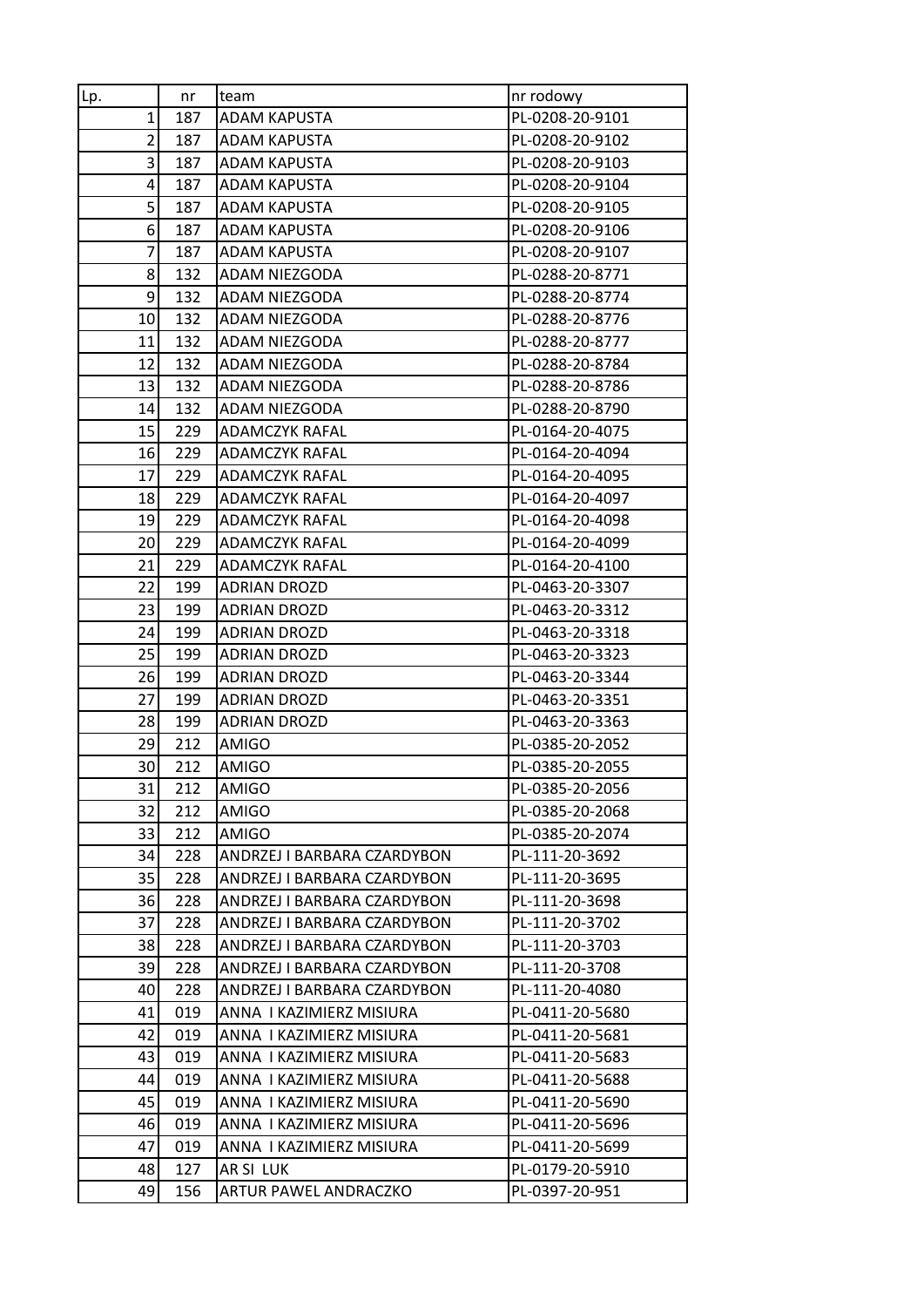| <b>50</b> | 156 | ARTUR PAWEL ANDRACZKO     | PL-0397-20-956   |
|-----------|-----|---------------------------|------------------|
| 51        | 156 | ARTUR PAWEL ANDRACZKO     | PL-0397-20-963   |
| 52        | 156 | ARTUR PAWEL ANDRACZKO     | PL-0397-20-965   |
| 53        | 156 | ARTUR PAWEL ANDRACZKO     | PL-0397-20-966   |
| 54        | 156 | ARTUR PAWEL ANDRACZKO     | PL-0397-20-969   |
| 55        | 156 | ARTUR PAWEL ANDRACZKO     | PL-0397-20-977   |
| 56        | 175 | <b>ARTUR ZOLKIEWSKI</b>   | PL-0210-20-11354 |
| 57        | 175 | <b>ARTUR ZOLKIEWSKI</b>   | PL-0210-20-11358 |
| 58        | 175 | <b>ARTUR ZOLKIEWSKI</b>   | PL-0210-20-11361 |
| 59        | 175 | <b>ARTUR ZOLKIEWSKI</b>   | PL-0210-20-11367 |
| 60        | 175 | <b>ARTUR ZOLKIEWSKI</b>   | PL-0210-20-11369 |
| 61        | 175 | <b>ARTUR ZOLKIEWSKI</b>   | PL-0210-20-11373 |
| 62        | 175 | <b>ARTUR ZOLKIEWSKI</b>   | PL-0210-20-11379 |
| 63        | 189 | <b>BARTLOMIEJ LOEWE</b>   | PL-0152-20-61    |
| 64        | 189 | <b>BARTLOMIEJ LOEWE</b>   | PL-0152-20-62    |
| 65        | 189 | <b>BARTLOMIEJ LOEWE</b>   | PL-0152-20-64    |
| 66        | 189 | <b>BARTLOMIEJ LOEWE</b>   | PL-0152-20-67    |
| 67        | 189 | <b>BARTLOMIEJ LOEWE</b>   | PL-0152-20-68    |
| 68        | 189 | <b>BARTLOMIEJ LOEWE</b>   | PL-0152-20-70    |
| 69        | 189 | <b>BARTLOMIEJ LOEWE</b>   | PL-0152-20-73    |
| 70        | 086 | <b>BARTLOMIEJ WZIATEK</b> | PL-0180-20-5609  |
| 71        | 086 | <b>BARTLOMIEJ WZIATEK</b> | PL-0180-20-5611  |
| 72        | 086 | <b>BARTLOMIEJ WZIATEK</b> | PL-0180-20-5614  |
| 73        | 086 | <b>BARTLOMIEJ WZIATEK</b> | PL-0180-20-5615  |
| 74        | 086 | <b>BARTLOMIEJ WZIATEK</b> | PL-0180-20-5635  |
| 75        | 086 | <b>BARTLOMIEJ WZIATEK</b> | PL-0180-20-5642  |
| 76        | 086 | <b>BARTLOMIEJ WZIATEK</b> | PL-0180-20-5646  |
| 77        | 058 | <b>BARTOSZ NAWROCKI</b>   | PL-0468-20-15609 |
| 78        | 058 | <b>BARTOSZ NAWROCKI</b>   | PL-0468-20-15619 |
| 79        | 058 | <b>BARTOSZ NAWROCKI</b>   | PL-0468-20-15628 |
| 80        | 058 | <b>BARTOSZ NAWROCKI</b>   | PL-0468-20-15633 |
| 81        | 058 | <b>BARTOSZ NAWROCKI</b>   | PL-0468-20-15636 |
| 82        | 058 | <b>BARTOSZ NAWROCKI</b>   | PL-0468-20-15657 |
| 83        | 058 | <b>BARTOSZ NAWROCKI</b>   | PL-0468-20-6440  |
| 84        | 206 | BIERNAT-KUSCH             | DV-2522-20-384   |
| 85        | 206 | BIERNAT-KUSCH             | DV-2522-20-400   |
| 86        | 206 | <b>BIERNAT-KUSCH</b>      | DV-2522-20-412   |
| 87        | 206 | BIERNAT-KUSCH             | DV-2522-20-415   |
| 88        | 206 | BIERNAT-KUSCH             | DV-2522-20-417   |
| 89        | 206 | BIERNAT-KUSCH             | DV-2522-20-419   |
| 90        | 044 | BRACIA GRYGLAS KACZYÑSKI  | PL-010-20-4333   |
| 91        | 044 | BRACIA GRYGLAS KACZYÑSKI  | PL-010-20-4358   |
| 92        | 044 | BRACIA GRYGLAS KACZYŃSKI  | PL-010-20-4364   |
| 93        | 044 | BRACIA GRYGLAS KACZYÑSKI  | PL-010-20-4477   |
| 94        | 044 | BRACIA GRYGLAS KACZYÑSKI  | PL-010-20-4479   |
| 95        | 153 | <b>BRACIA MIKOLAJCZYK</b> | PL-0208-20-504   |
| 96        | 153 | <b>BRACIA MIKOLAJCZYK</b> | PL-0208-20-505   |
| 97        | 153 | <b>BRACIA MIKOLAJCZYK</b> | PL-0208-20-529   |
| 98        | 153 | <b>BRACIA MIKOLAJCZYK</b> | PL-0208-20-534   |
| 99        | 153 | <b>BRACIA MIKOLAJCZYK</b> | PL-0208-20-535   |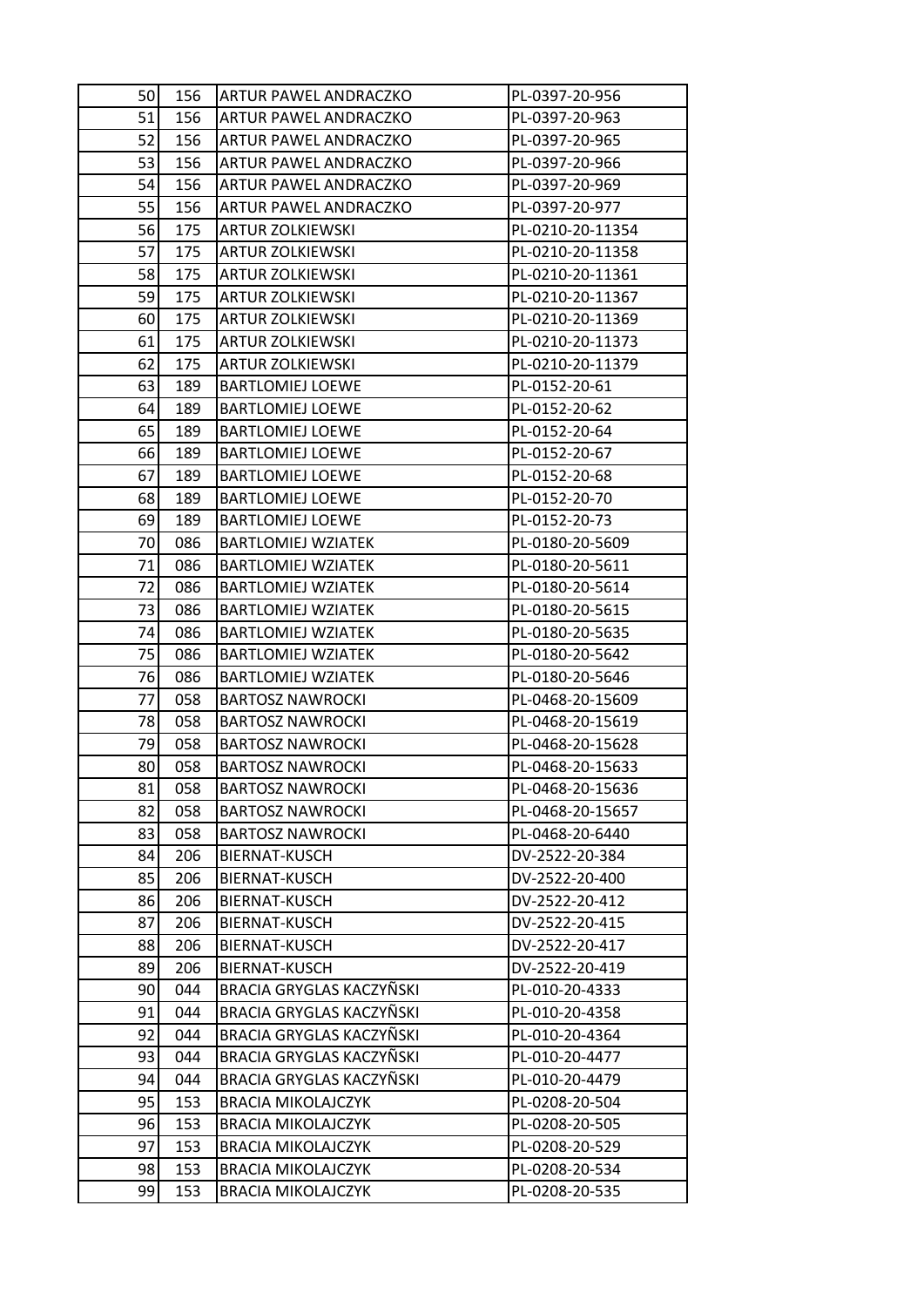| 100 | 153 | <b>BRACIA MIKOLAJCZYK</b>    | PL-0215-20-503   |
|-----|-----|------------------------------|------------------|
| 101 | 153 | <b>BRACIA MIKOLAJCZYK</b>    | PL-0215-20-506   |
| 102 | 018 | <b>BUSZKO JULIA</b>          | PL-0324-20-7325  |
| 103 | 018 | <b>BUSZKO JULIA</b>          | PL-0324-20-7335  |
| 104 | 018 | <b>BUSZKO JULIA</b>          | PL-0324-20-7338  |
| 105 | 018 | <b>BUSZKO JULIA</b>          | PL-0324-20-7345  |
| 106 | 018 | <b>BUSZKO JULIA</b>          | PL-0324-20-7347  |
| 107 | 018 | <b>BUSZKO JULIA</b>          | PL-0324-20-7356  |
| 108 | 018 | <b>BUSZKO JULIA</b>          | PL-0324-20-7374  |
| 109 | 017 | <b>BUSZKO MICHAL</b>         | PL-0324-20-7333  |
| 110 | 017 | <b>BUSZKO MICHAL</b>         | PL-0324-20-7341  |
| 111 | 017 | <b>BUSZKO MICHAL</b>         | PL-0324-20-7342  |
| 112 | 017 | <b>BUSZKO MICHAL</b>         | PL-0324-20-7368  |
| 113 | 017 | <b>BUSZKO MICHAL</b>         | PL-0324-20-7373  |
| 114 | 017 | <b>BUSZKO MICHAL</b>         | PL-0324-20-7378  |
| 115 | 017 | <b>BUSZKO MICHAL</b>         | PL-0324-20-7391  |
| 116 | 202 | CIENKUSZ STANISLAW&KAROL&JAN | PL-0468-20-9407  |
| 117 | 202 | CIENKUSZ STANISLAW&KAROL&JAN | PL-0468-20-9409  |
| 118 | 202 | CIENKUSZ STANISLAW&KAROL&JAN | PL-0468-20-9413  |
| 119 | 202 | CIENKUSZ STANISLAW&KAROL&JAN | PL-0468-20-9417  |
| 120 | 202 | CIENKUSZ STANISLAW&KAROL&JAN | PL-0468-20-9432  |
| 121 | 202 | CIENKUSZ STANISLAW&KAROL&JAN | PL-0468-20-9460  |
| 122 | 202 | CIENKUSZ STANISLAW&KAROL&JAN | PL-0468-20-9469  |
| 123 | 002 | CYFRA MATEUSZ I TOMEK        | PL0411-20-6171   |
| 124 | 002 | <b>CYFRA MATEUSZ I TOMEK</b> | PL0411-20-6182   |
| 125 | 002 | <b>CYFRA MATEUSZ I TOMEK</b> | PL0411-20-6189   |
| 126 | 002 | <b>CYFRA MATEUSZ I TOMEK</b> | PL0411-20-6193   |
| 127 | 002 | <b>CYFRA MATEUSZ I TOMEK</b> | PL0411-20-6194   |
| 128 | 002 | <b>CYFRA MATEUSZ I TOMEK</b> | PL0411-20-6883   |
| 129 | 002 | <b>CYFRA MATEUSZ I TOMEK</b> | PL0411-20-7714   |
| 130 | 099 | CZAJKA DUBIEL                | PL-0311-20-8004  |
| 131 | 099 | <b>CZAJKA DUBIEL</b>         | PL-0311-20-8005  |
| 132 | 099 | <b>CZAJKA DUBIEL</b>         | PL-0311-20-8006  |
| 133 | 099 | CZAJKA DUBIEL                | PL-0311-20-8007  |
| 134 | 099 | <b>CZAJKA DUBIEL</b>         | PL-0311-20-8806  |
| 135 | 099 | CZAJKA DUBIEL                | PL-0311-20-8845  |
| 136 | 099 | <b>CZAJKA DUBIEL</b>         | PL-0311-20-8850  |
| 137 | 116 | DAMIAN RUBINKOWSKI           | PL-0184-20-10983 |
| 138 | 006 | DANILOWICZ MAREK             | PL-0215-20-11134 |
| 139 | 006 | DANILOWICZ MAREK             | PL-0215-20-11200 |
| 140 | 117 | DARIUSZ ZYBURA               | PL-0211-20-8701  |
| 141 | 117 | DARIUSZ ZYBURA               | PL-0211-20-8703  |
| 142 | 117 | DARIUSZ ZYBURA               | PL-0211-20-8704  |
| 143 | 117 | DARIUSZ ZYBURA               | PL-0211-20-8718  |
| 144 | 117 | DARIUSZ ZYBURA               | PL-0211-20-8724  |
| 145 | 117 | DARIUSZ ZYBURA               | PL-0211-20-8735  |
| 146 | 117 | DARIUSZ ZYBURA               | PL-0211-20-8737  |
| 147 | 174 | DAWID DUDEK                  | PL-0388-20-2662  |
| 148 | 174 | DAWID DUDEK                  | PL-0388-20-2667  |
| 149 | 174 | <b>DAWID DUDEK</b>           | PL-0388-20-2669  |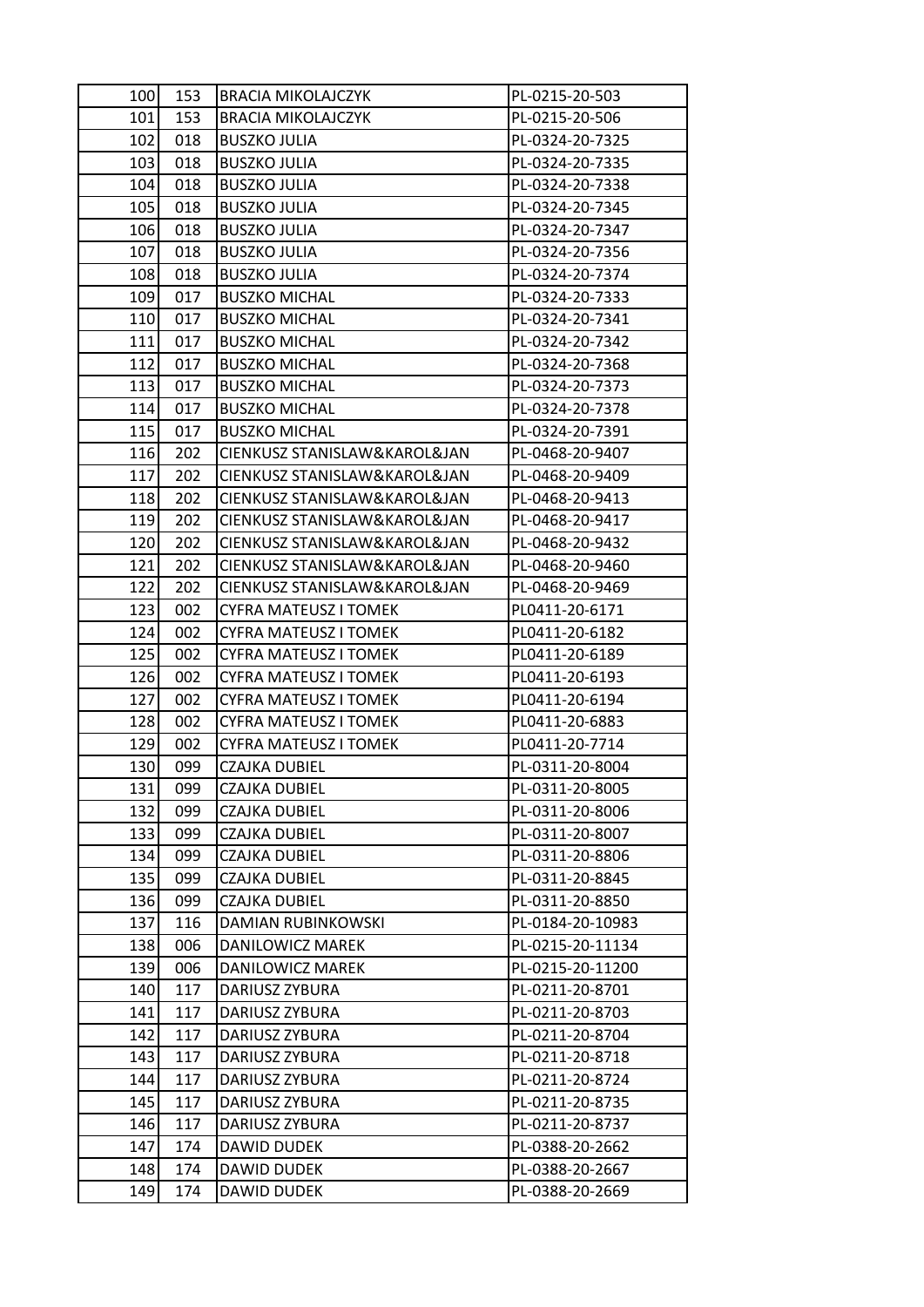| 150 | 174 | <b>DAWID DUDEK</b>    | PL-0388-20-2671  |
|-----|-----|-----------------------|------------------|
| 151 | 174 | DAWID DUDEK           | PL-0388-20-2676  |
| 152 | 174 | DAWID DUDEK           | PL-0388-20-2679  |
| 153 | 174 | <b>DAWID DUDEK</b>    | PL-0388-20-2683  |
| 154 | 162 | <b>DOMINIK RAFAL</b>  | PL-0215-20-10405 |
| 155 | 162 | <b>DOMINIK RAFAL</b>  | PL-0215-20-10411 |
| 156 | 162 | <b>DOMINIK RAFAL</b>  | PL-0215-20-10413 |
| 157 | 162 | <b>DOMINIK RAFAL</b>  | PL-0215-20-10417 |
| 158 | 162 | <b>DOMINIK RAFAL</b>  | PL-0215-20-10421 |
| 159 | 162 | <b>DOMINIK RAFAL</b>  | PL-0215-20-10425 |
| 160 | 162 | <b>DOMINIK RAFAL</b>  | PL-0215-20-10438 |
| 161 | 051 | DROMADERY I           | PL-010-20-9225   |
| 162 | 051 | DROMADERY I           | PL-0385-20-2094  |
| 163 | 051 | DROMADERY I           | PL-0385-20-2099  |
| 164 | 051 | DROMADERY I           | PL-0414-20-15698 |
| 165 | 051 | DROMADERY I           | PL-0414-20-15700 |
| 166 | 051 | <b>DROMADERY I</b>    | PL-0414-20-15714 |
| 167 | 051 | DROMADERY I           | PL-0430-20-6435  |
| 168 | 176 | <b>DROMADERY II</b>   | PL-0430-20-6421  |
| 169 | 176 | <b>DROMADERY II</b>   | PL-0430-20-6422  |
| 170 | 176 | <b>DROMADERY II</b>   | PL-0430-20-6423  |
| 171 | 176 | <b>DROMADERY II</b>   | PL-0430-20-6426  |
| 172 | 176 | <b>DROMADERY II</b>   | PL-0430-20-6427  |
| 173 | 176 | <b>DROMADERY II</b>   | PL-0430-20-6432  |
| 174 | 176 | <b>DROMADERY II</b>   | PL-0430-20-6433  |
| 175 | 096 | DYJAK ADAM            | PL-0215-20-10601 |
| 176 | 096 | DYJAK ADAM            | PL-0215-20-10603 |
| 177 | 096 | DYJAK ADAM            | PL-0215-20-10615 |
| 178 | 034 | DZIERZAK KRZYSZTOF    | PL-0497-20-2220  |
| 179 | 034 | DZIERZAK KRZYSZTOF    | PL-0497-20-2222  |
| 180 | 034 | DZIERZAK KRZYSZTOF    | PL-0497-20-2242  |
| 181 | 082 | EDWARD DEREWLANY      | PL-0248-20-372   |
| 182 | 082 | EDWARD DEREWLANY      | PL-0248-20-373   |
| 183 | 082 | EDWARD DEREWLANY      | PL-0248-20-376   |
| 184 | 082 | EDWARD DEREWLANY      | PL-0248-20-378   |
| 185 | 082 | EDWARD DEREWLANY      | PL-0248-20-379   |
| 186 | 082 | EDWARD DEREWLANY      | PL-0248-20-383   |
| 187 | 082 | EDWARD DEREWLANY      | PL-0248-20-384   |
| 188 | 208 | <b>FILIP JARCZOK</b>  | PL-047-20-3301   |
| 189 | 208 | <b>FILIP JARCZOK</b>  | PL-047-20-3303   |
| 190 | 208 | <b>FILIP JARCZOK</b>  | PL-047-20-3305   |
| 191 | 208 | <b>FILIP JARCZOK</b>  | PL-047-20-3309   |
| 192 | 208 | <b>FILIP JARCZOK</b>  | PL-047-20-3312   |
| 193 | 208 | <b>FILIP JARCZOK</b>  | PL-047-20-3313   |
| 194 | 208 | <b>FILIP JARCZOK</b>  | PL-047-20-3322   |
| 195 | 014 | <b>FLOREK RYSZARD</b> | PL-0411-20-1210  |
| 196 | 014 | <b>FLOREK RYSZARD</b> | PL-0411-20-1231  |
| 197 | 014 | <b>FLOREK RYSZARD</b> | PL-0411-20-1237  |
| 198 | 014 | <b>FLOREK RYSZARD</b> | PL-0411-20-1242  |
| 199 | 014 | <b>FLOREK RYSZARD</b> | PL-0411-20-1252  |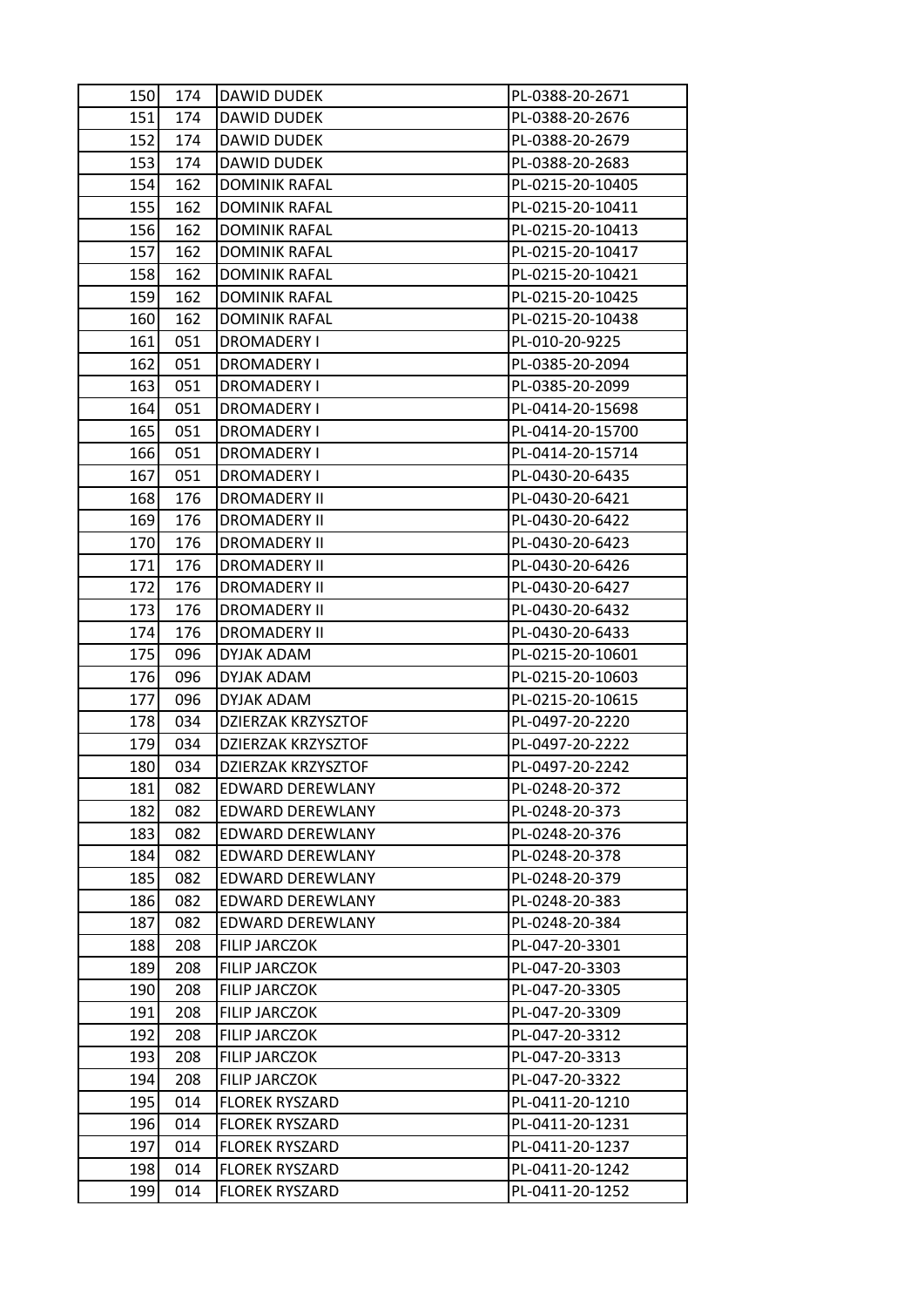| 200 | 014 | <b>FLOREK RYSZARD</b>     | PL-0411-20-1253 |
|-----|-----|---------------------------|-----------------|
| 201 | 014 | <b>FLOREK RYSZARD</b>     | PL-0411-20-1275 |
| 202 | 009 | <b>GARDYJAS NATALIA</b>   | PL-0143-20-7008 |
| 203 | 009 | <b>GARDYJAS NATALIA</b>   | PL-0143-20-7015 |
| 204 | 009 | <b>GARDYJAS NATALIA</b>   | PL-0143-20-7107 |
| 205 | 009 | <b>GARDYJAS NATALIA</b>   | PL-0143-20-7109 |
| 206 | 009 | <b>GARDYJAS NATALIA</b>   | PL-0143-20-7112 |
| 207 | 009 | <b>GARDYJAS NATALIA</b>   | PL-0143-20-7113 |
| 208 | 009 | <b>GARDYJAS NATALIA</b>   | PL-0143-20-7115 |
| 209 | 049 | <b>GIBA</b>               | PL-0243-20-3053 |
| 210 | 049 | GIBA                      | PL-0243-20-3054 |
| 211 | 049 | <b>GIBA</b>               | PL-0243-20-3410 |
| 212 | 049 | <b>GIBA</b>               | PL-0243-20-3411 |
| 213 | 049 | GIBA                      | PL-0243-20-3431 |
| 214 | 049 | <b>GIBA</b>               | PL-0243-20-3500 |
| 215 | 049 | <b>GIBA</b>               | PL-0277-20-9473 |
| 216 | 049 | <b>GIBA</b>               | PL-0277-20-9489 |
| 217 | 025 | <b>GORA MARCIN</b>        | PL-0311-20-4205 |
| 218 | 025 | <b>GORA MARCIN</b>        | PL-0311-20-4219 |
| 219 | 025 | <b>GORA MARCIN</b>        | PL-0311-20-4223 |
| 220 | 025 | <b>GORA MARCIN</b>        | PL-0311-20-4225 |
| 221 | 025 | <b>GORA MARCIN</b>        | PL-0311-20-4227 |
| 222 | 025 | <b>GORA MARCIN</b>        | PL-0311-20-4232 |
| 223 | 025 | <b>GORA MARCIN</b>        | PL-0311-20-4245 |
| 224 | 121 | <b>GRZEGORZ KRAJEWSKI</b> | PL-0210-20-3788 |
| 225 | 121 | <b>GRZEGORZ KRAJEWSKI</b> | PL-0210-20-3790 |
| 226 | 121 | <b>GRZEGORZ KRAJEWSKI</b> | PL-0210-20-3791 |
| 227 | 121 | <b>GRZEGORZ KRAJEWSKI</b> | PL-0210-20-3792 |
| 228 | 121 | <b>GRZEGORZ KRAJEWSKI</b> | PL-0210-20-3793 |
| 229 | 121 | <b>GRZEGORZ KRAJEWSKI</b> | PL-0210-20-3794 |
| 230 | 121 | GRZEGORZ KRAJEWSKI        | PL-0210-20-3796 |
| 231 | 071 | <b>GRZEGORZ KUSAJ</b>     | PL-0211-20-8951 |
| 232 | 071 | <b>GRZEGORZ KUSAJ</b>     | PL-0211-20-8953 |
| 233 | 071 | <b>GRZEGORZ KUSAJ</b>     | PL-0211-20-8958 |
| 234 | 071 | <b>GRZEGORZ KUSAJ</b>     | PL-0211-20-8960 |
| 235 | 071 | <b>GRZEGORZ KUSAJ</b>     | PL-0211-20-8961 |
| 236 | 071 | <b>GRZEGORZ KUSAJ</b>     | PL-0211-20-8973 |
| 237 | 071 | <b>GRZEGORZ KUSAJ</b>     | PL-0211-20-8994 |
| 238 | 046 | <b>HOLA PIOTR</b>         | PL-0411-20-3505 |
| 239 | 046 | <b>HOLA PIOTR</b>         | PL-0411-20-3520 |
| 240 | 046 | <b>HOLA PIOTR</b>         | PL-0411-20-3521 |
| 241 | 046 | <b>HOLA PIOTR</b>         | PL-0411-20-3523 |
| 242 | 046 | <b>HOLA PIOTR</b>         | PL-0411-20-3532 |
| 243 | 046 | <b>HOLA PIOTR</b>         | PL-08-20-5916   |
| 244 | 046 | <b>HOLA PIOTR</b>         | PL-08-20-5917   |
| 245 | 215 | JGJL                      | PL-20-381-1062  |
| 246 | 215 | JGJL                      | PL-20-381-1064  |
| 247 | 215 | JGJL                      | PL-20-381-1076  |
| 248 | 215 | JGJL                      | PL-20-381-1078  |
| 249 | 215 | JGJL                      | PL-20-381-172   |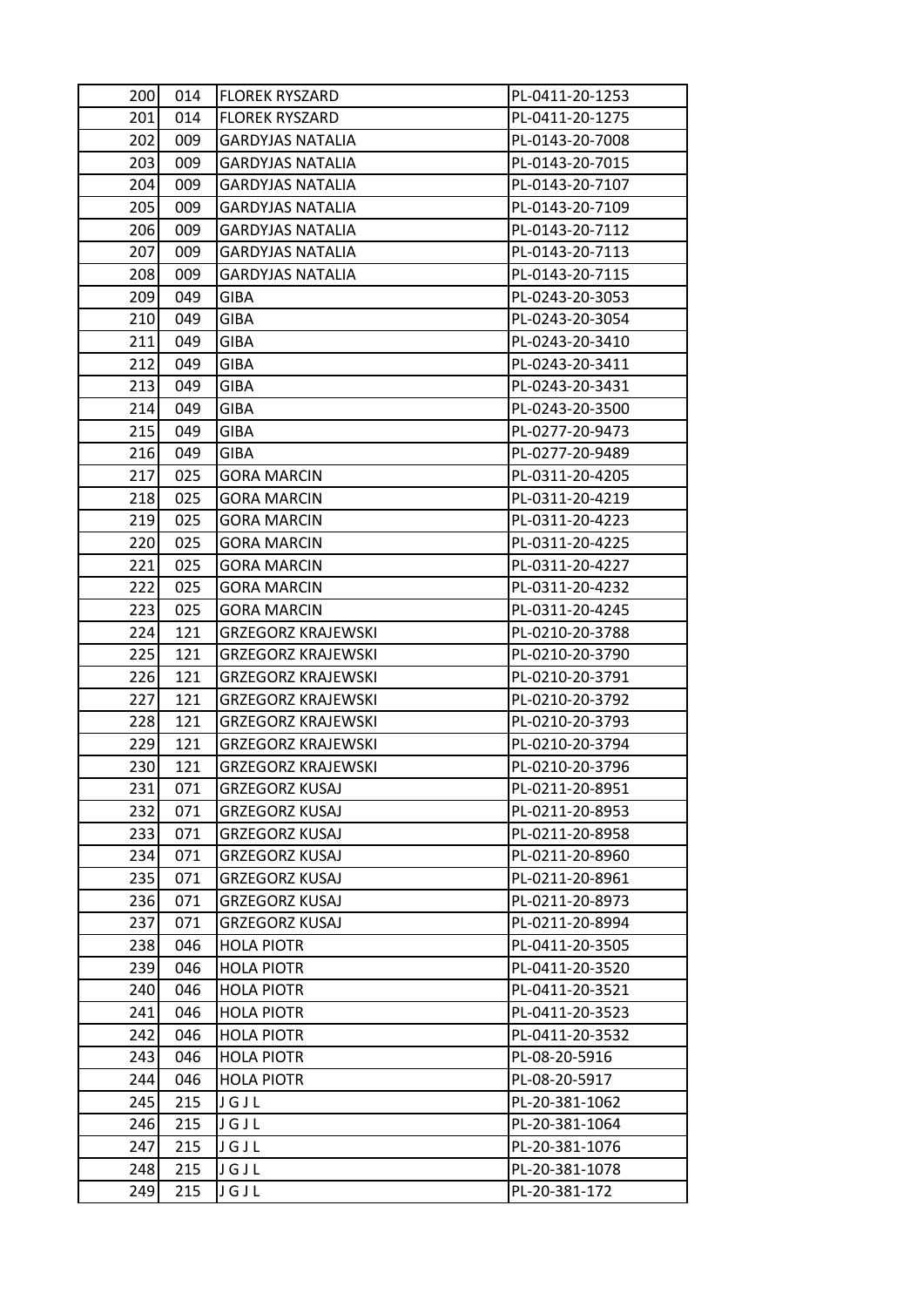| 250 | 215 | JGJL                     | PL-20-381-175    |
|-----|-----|--------------------------|------------------|
| 251 | 215 | JGJL                     | PL-20-381-178    |
| 252 | 184 | <b>JACEK LUKASZYK</b>    | PL-0215-20-9856  |
| 253 | 184 | <b>JACEK LUKASZYK</b>    | PL-0215-20-9859  |
| 254 | 184 | <b>JACEK LUKASZYK</b>    | PL-0215-20-9860  |
| 255 | 085 | JOZEF & MARCIN team      | PL-0100-20-12142 |
| 256 | 085 | JOZEF & MARCIN team      | PL-0100-20-12287 |
| 257 | 085 | JOZEF & MARCIN team      | PL-099-20-5653   |
| 258 | 085 | JOZEF & MARCIN team      | PL-099-20-5655   |
| 259 | 085 | JOZEF & MARCIN team      | PL-099-20-5664   |
| 260 | 085 | JOZEF & MARCIN team      | PL-099-20-5667   |
| 261 | 085 | JOZEF & MARCIN team      | PL-099-20-969    |
| 262 | 003 | <b>JUSTYNA KORYCKA</b>   | PL-0490-20-5654  |
| 263 | 003 | <b>JUSTYNA KORYCKA</b>   | PL-0490-20-5655  |
| 264 | 003 | <b>JUSTYNA KORYCKA</b>   | PL-0490-20-5656  |
| 265 | 003 | <b>JUSTYNA KORYCKA</b>   | PL-0490-20-5657  |
| 266 | 003 | <b>JUSTYNA KORYCKA</b>   | PL-0490-20-5658  |
| 267 | 003 | <b>JUSTYNA KORYCKA</b>   | PL-0490-20-5659  |
| 268 | 003 | <b>JUSTYNA KORYCKA</b>   | PL-0490-20-5660  |
| 269 | 066 | <b>KAMIL RAFAL</b>       | PL-0215-20-10401 |
| 270 | 066 | <b>KAMIL RAFAL</b>       | PL-0215-20-10407 |
| 271 | 066 | <b>KAMIL RAFAL</b>       | PL-0215-20-10410 |
| 272 | 066 | KAMIL RAFAL              | PL-0215-20-10416 |
| 273 | 066 | <b>KAMIL RAFAL</b>       | PL-0215-20-10424 |
| 274 | 066 | <b>KAMIL RAFAL</b>       | PL-0215-20-10440 |
| 275 | 066 | KAMIL RAFAL              | PL-0215-20-10448 |
| 276 | 149 | <b>KORBUS KRZYSZTOF</b>  | PL-0318-20-2822  |
| 277 | 149 | <b>KORBUS KRZYSZTOF</b>  | PL-0318-20-3210  |
| 278 | 149 | <b>KORBUS KRZYSZTOF</b>  | PL-0318-20-3241  |
| 279 | 149 | <b>KORBUS KRZYSZTOF</b>  | PL-0318-20-3342  |
| 280 | 149 | <b>KORBUS KRZYSZTOF</b>  | PL-0318-20-3343  |
| 281 | 149 | <b>KORBUS KRZYSZTOF</b>  | PL-0318-20-3376  |
| 282 | 149 | <b>KORBUS KRZYSZTOF</b>  | PL-0318-20-3395  |
| 283 | 064 | KOSOBUCKI-OLKOWSKI       | PL-0321-20-8442  |
| 284 | 064 | KOSOBUCKI-OLKOWSKI       | PL-0321-20-8470  |
| 285 | 064 | KOSOBUCKI-OLKOWSKI       | PL-0321-20-8471  |
| 286 | 064 | KOSOBUCKI-OLKOWSKI       | PL-0321-20-8563  |
| 287 | 064 | KOSOBUCKI-OLKOWSKI       | PL-0321-20-8565  |
| 288 | 064 | KOSOBUCKI-OLKOWSKI       | PL-0321-20-8573  |
| 289 | 010 | <b>KRAWCZYK RYSZARD</b>  | PL-0210-20-1140  |
| 290 | 010 | KRAWCZYK RYSZARD         | PL-0210-20-1176  |
| 291 | 012 | <b>KRAWIECZEK LUCJAN</b> | PL-0129-20-1788  |
| 292 | 012 | KRAWIECZEK LUCJAN        | PL-0129-20-1795  |
| 293 | 012 | <b>KRAWIECZEK LUCJAN</b> | PL-0143-20-6038  |
| 294 | 012 | <b>KRAWIECZEK LUCJAN</b> | PL-0143-20-6051  |
| 295 | 012 | <b>KRAWIECZEK LUCJAN</b> | PL-0143-20-6052  |
| 296 | 012 | <b>KRAWIECZEK LUCJAN</b> | PL-0143-20-6056  |
| 297 | 012 | <b>KRAWIECZEK LUCJAN</b> | PL-0143-20-6058  |
| 298 | 077 | KROLIKOWSKI-ROBAKIEWICZ  | PL-0475-20-11226 |
| 299 | 077 | KROLIKOWSKI-ROBAKIEWICZ  | PL-0475-20-11238 |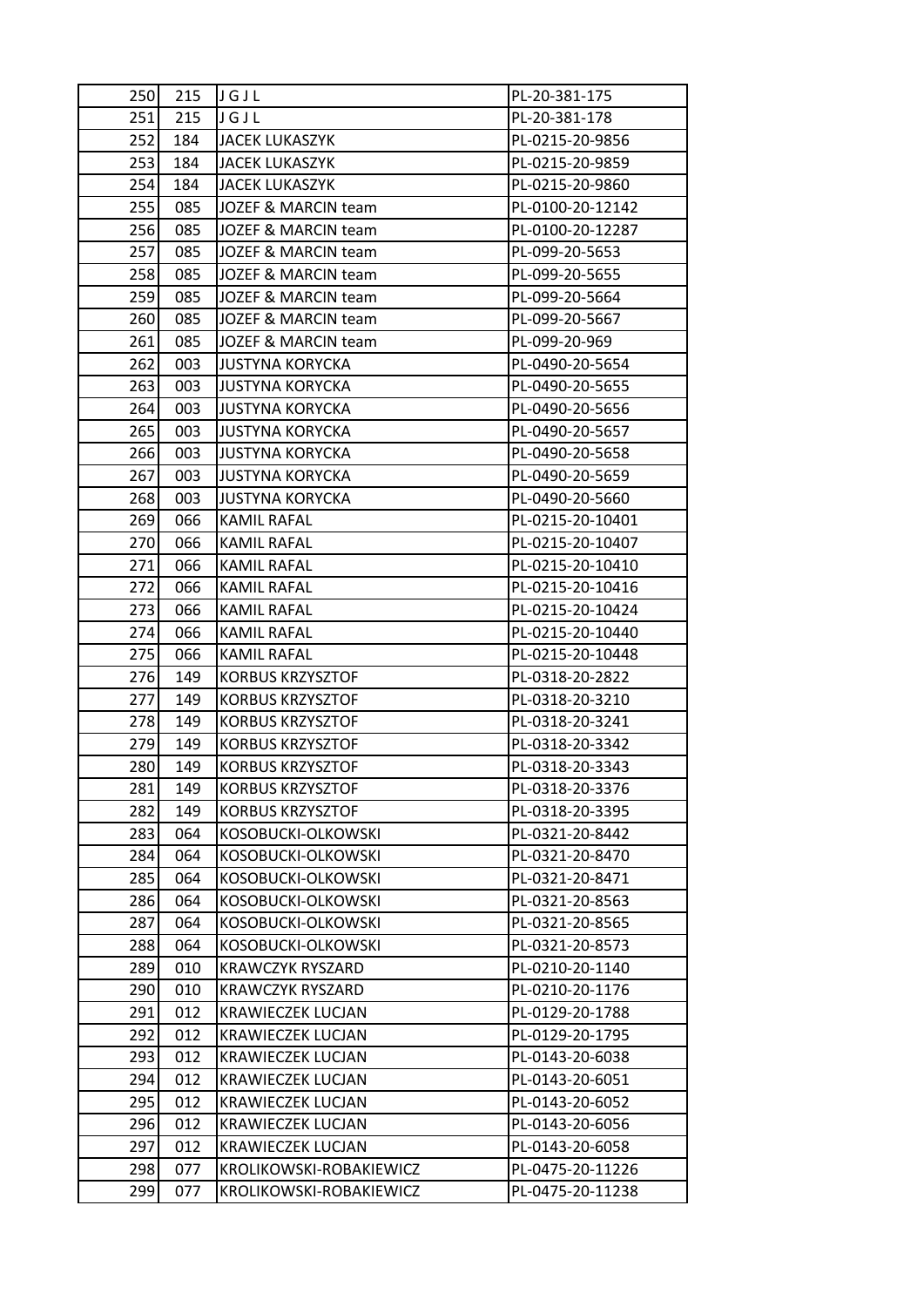| 300 | 077 | KROLIKOWSKI-ROBAKIEWICZ    | PL-0475-20-11239 |
|-----|-----|----------------------------|------------------|
| 301 | 077 | KROLIKOWSKI-ROBAKIEWICZ    | PL-0475-20-11241 |
| 302 | 077 | KROLIKOWSKI-ROBAKIEWICZ    | PL-0475-20-11242 |
| 303 | 077 | KROLIKOWSKI-ROBAKIEWICZ    | PL-0475-20-11247 |
| 304 | 077 | KROLIKOWSKI-ROBAKIEWICZ    | PL-0475-20-11248 |
| 305 | 077 | KROLIKOWSKI-ROBAKIEWICZ    | PL-0475-20-11253 |
| 306 | 190 | <b>KRYSTIAN KROWICKI</b>   | PL-0413-20-7479  |
| 307 | 190 | <b>KRYSTIAN KROWICKI</b>   | PL-0413-20-7480  |
| 308 | 190 | <b>KRYSTIAN KROWICKI</b>   | PL-0413-20-7483  |
| 309 | 190 | <b>KRYSTIAN KROWICKI</b>   | PL-0413-20-7485  |
| 310 | 190 | <b>KRYSTIAN KROWICKI</b>   | PL-0413-20-7486  |
| 311 | 190 | <b>KRYSTIAN KROWICKI</b>   | PL-0413-20-7497  |
| 312 | 190 | <b>KRYSTIAN KROWICKI</b>   | PL-0413-20-7498  |
| 313 | 231 | <b>KRZYHOL</b>             | PL-0317-20-2523  |
| 314 | 231 | <b>KRZYHOL</b>             | PL-0317-20-2526  |
| 315 | 231 | <b>KRZYHOL</b>             | PL-0317-20-2536  |
| 316 | 231 | <b>KRZYHOL</b>             | PL-0317-20-2537  |
| 317 | 231 | <b>KRZYHOL</b>             | PL-0317-20-2551  |
| 318 | 231 | <b>KRZYHOL</b>             | PL-0317-20-2553  |
| 319 | 231 | <b>KRZYHOL</b>             | PL-0317-20-2562  |
| 320 | 210 | <b>KRZYSZTOF KOSTECKI</b>  | PL-0208-20-1250  |
| 321 | 210 | <b>KRZYSZTOF KOSTECKI</b>  | PL-0208-20-1251  |
| 322 | 210 | <b>KRZYSZTOF KOSTECKI</b>  | PL-0208-20-1253  |
| 323 | 210 | <b>KRZYSZTOF KOSTECKI</b>  | PL-0208-20-1254  |
| 324 | 210 | <b>KRZYSZTOF KOSTECKI</b>  | PL-0208-20-1255  |
| 325 | 210 | <b>KRZYSZTOF KOSTECKI</b>  | PL-0208-20-1256  |
| 326 | 210 | <b>KRZYSZTOF KOSTECKI</b>  | PL-0208-20-1257  |
| 327 | 109 | <b>KUCHARSKI DAREK TIM</b> | PL-0281-20-10303 |
| 328 | 109 | KUCHARSKI DAREK TIM        | PL-0281-20-10304 |
| 329 | 109 | KUCHARSKI DAREK TIM        | PL-0281-20-12214 |
| 330 | 109 | KUCHARSKI DAREK TIM        | PL-0281-20-12271 |
| 331 | 109 | KUCHARSKI DAREK TIM        | PL-0281-20-12420 |
| 332 | 109 | KUCHARSKI DAREK TIM        | PL-0281-20-8804  |
| 333 | 109 | KUCHARSKI DAREK TIM        | PL-0281-20-8892  |
| 334 | 181 | KURKOWSKI SLAWOMIR         | PL-0321-20-5986  |
| 335 | 181 | <b>KURKOWSKI SLAWOMIR</b>  | PL-0321-20-5994  |
| 336 | 181 | <b>KURKOWSKI SLAWOMIR</b>  | PL-0321-20-5995  |
| 337 | 181 | KURKOWSKI SLAWOMIR         | PL-0321-20-5997  |
| 338 | 181 | <b>KURKOWSKI SLAWOMIR</b>  | PL-0321-20-5998  |
| 339 | 181 | <b>KURKOWSKI SLAWOMIR</b>  | PL-0321-20-5999  |
| 340 | 181 | KURKOWSKI SLAWOMIR         | PL-0321-20-6000  |
| 341 | 011 | <b>KWIETNIOWSKI RAFAL</b>  | PL-0215-20-612   |
| 342 | 011 | KWIETNIOWSKI RAFAL         | PL-0215-20-643   |
| 343 | 011 | <b>KWIETNIOWSKI RAFAL</b>  | PL-0215-20-656   |
| 344 | 011 | <b>KWIETNIOWSKI RAFAL</b>  | PL-0215-20-663   |
| 345 | 072 | LASECKI JERZY              | PL-0468-20-5921  |
| 346 | 072 | <b>LASECKI JERZY</b>       | PL-0468-20-5923  |
| 347 | 072 | LASECKI JERZY              | PL-0468-20-5948  |
| 348 | 072 | LASECKI JERZY              | PL-0468-20-5951  |
| 349 | 072 | LASECKI JERZY              | PL-0468-20-5979  |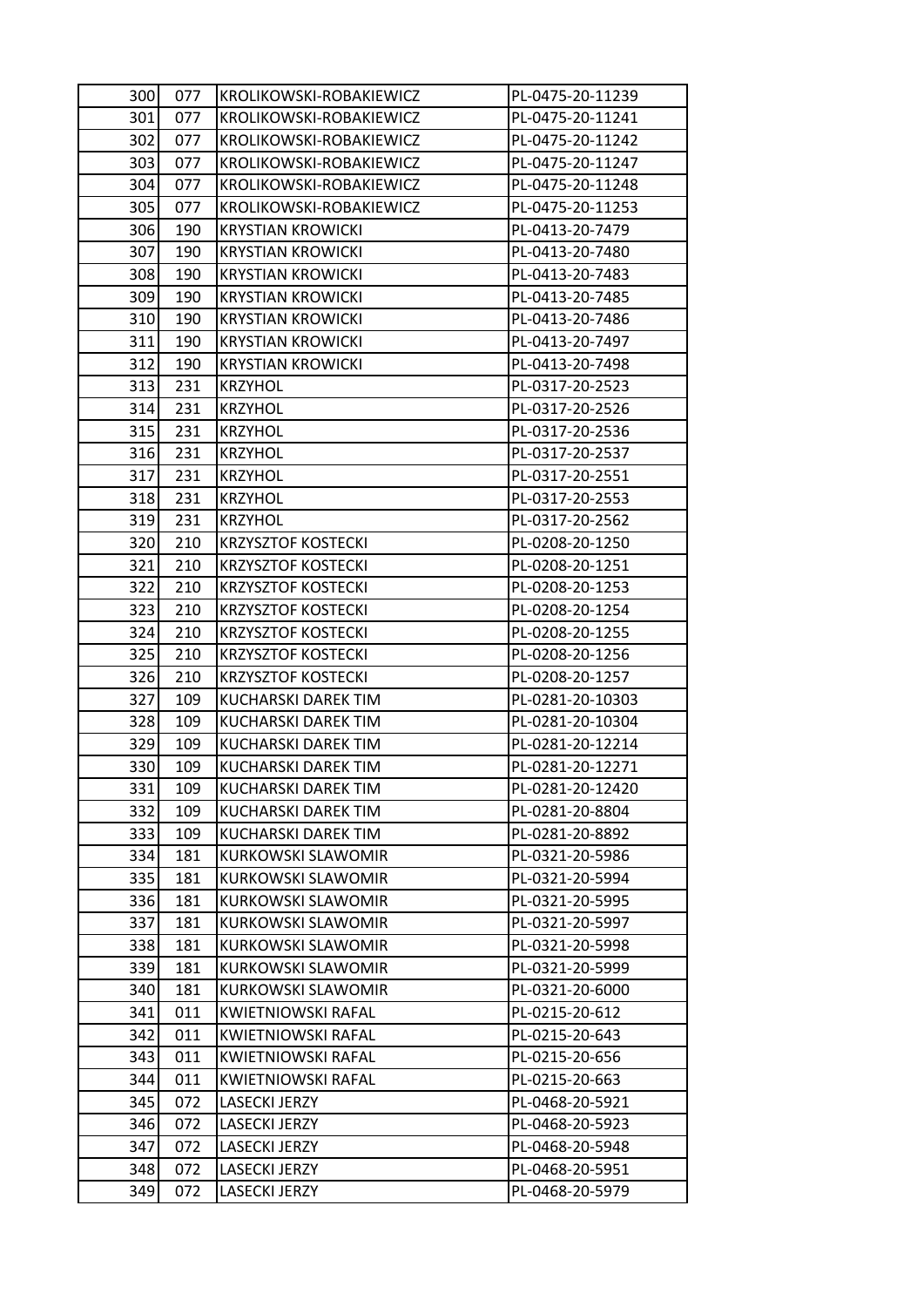| 350 | 072          | <b>LASECKI JERZY</b>   | PL-0468-20-5984  |
|-----|--------------|------------------------|------------------|
| 351 | 072          | LASECKI JERZY          | PL-0468-20-5987  |
| 352 | 015          | LOBODA ADAM            | PL-033-20-4076   |
| 353 | 015          | LOBODA ADAM            | PL-033-20-4095   |
| 354 | 015          | LOBODA ADAM            | PL-033-20-4097   |
| 355 | 200          | LUKASZ I MONIKA LIPIAN | PL-0208-20-6505  |
| 356 | 200          | LUKASZ I MONIKA LIPIAN | PL-0208-20-6508  |
| 357 | 200          | LUKASZ I MONIKA LIPIAN | PL-0208-20-6523  |
| 358 | 200          | LUKASZ I MONIKA LIPIAN | PL-0208-20-6525  |
| 359 | 200          | LUKASZ I MONIKA LIPIAN | PL-0208-20-6526  |
| 360 | 200          | LUKASZ I MONIKA LIPIAN | PL-0208-20-6529  |
| 361 | 200          | LUKASZ I MONIKA LIPIAN | PL-0208-20-6530  |
| 362 | 214          | MACIUSZEK MICHAL       | PL-0232-20-6301  |
| 363 | 214          | MACIUSZEK MICHAL       | PL-0232-20-6303  |
| 364 | 214          | MACIUSZEK MICHAL       | PL-0232-20-6305  |
| 365 | 214          | MACIUSZEK MICHAL       | PL-0232-20-6314  |
| 366 | 214          | MACIUSZEK MICHAL       | PL-0232-20-6317  |
| 367 | 214          | MACIUSZEK MICHAL       | PL-0232-20-6320  |
| 368 | 214          | MACIUSZEK MICHAL       | PL-0232-20-6323  |
| 369 | 1            | MALEC MAREK II         | PL-0215-20-10850 |
| 370 | 1            | MALEC MAREK II         | PL-0215-20-10851 |
| 371 | $\mathbf{1}$ | MALEC MAREK II         | PL-0215-20-10854 |
| 372 | 1            | MALEC MAREK II         | PL-0215-20-10855 |
| 373 | $\mathbf{1}$ | MALEC MAREK II         | PL-0215-20-10859 |
| 374 | 1            | MALEC MAREK II         | PL-0215-20-10881 |
| 375 | 059          | <b>MALEC MAREK</b>     | PL-0215-20-10849 |
| 376 | 059          | <b>MALEC MAREK</b>     | PL-0215-20-10858 |
| 377 | 059          | <b>MALEC MAREK</b>     | PL-0215-20-10870 |
| 378 | 059          | <b>MALEC MAREK</b>     | PL-0215-20-10890 |
| 379 | 059          | <b>MALEC MAREK</b>     | PL-0215-20-10896 |
| 380 | 059          | <b>MALEC MAREK</b>     | PL-0215-20-10897 |
| 381 | 059          | <b>MALEC MAREK</b>     | PL-0215-20-10899 |
| 382 | 073          | <b>MARCIN LIPKA</b>    | PL-08-20-2251    |
| 383 | 073          | <b>MARCIN LIPKA</b>    | PL-08-20-2254    |
| 384 | 073          | <b>MARCIN LIPKA</b>    | PL-08-20-2256    |
| 385 | 073          | <b>MARCIN LIPKA</b>    | PL-08-20-2257    |
| 386 | 073          | <b>MARCIN LIPKA</b>    | PL-08-20-2261    |
| 387 | 073          | <b>MARCIN LIPKA</b>    | PL-08-20-2262    |
| 388 | 073          | <b>MARCIN LIPKA</b>    | PL-08-20-2266    |
| 389 | 131          | <b>MAREK KONSEK</b>    | PL-0116-20-3835  |
| 390 | 131          | <b>MAREK KONSEK</b>    | PL-0116-20-3838  |
| 391 | 131          | <b>MAREK KONSEK</b>    | PL-0116-20-3844  |
| 392 | 131          | <b>MAREK KONSEK</b>    | PL-0116-20-3846  |
| 393 | 131          | <b>MAREK KONSEK</b>    | PL-0116-20-3848  |
| 394 | 131          | <b>MAREK KONSEK</b>    | PL-0116-20-3850  |
| 395 | 131          | <b>MAREK KONSEK</b>    | PL-0116-20-3919  |
| 396 | 119          | <b>MAREK SUDOWSKI</b>  | SK-2404-20-1224  |
| 397 | 119          | <b>MAREK SUDOWSKI</b>  | SK-2404-20-1225  |
| 398 | 119          | <b>MAREK SUDOWSKI</b>  | SK-2404-20-1260  |
| 399 | 119          | <b>MAREK SUDOWSKI</b>  | SK-2404-20-1271  |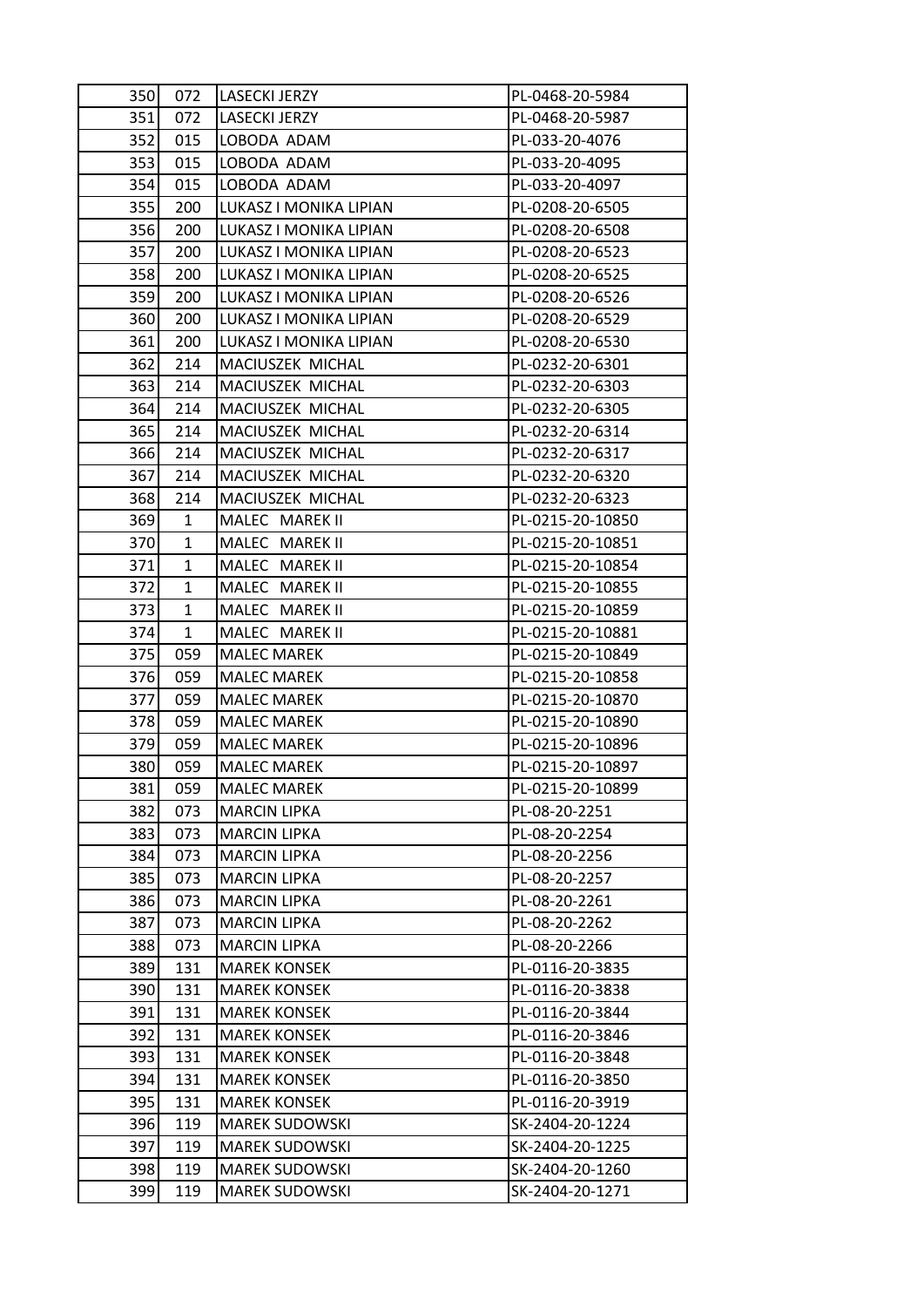| 400 | 119 | <b>MAREK SUDOWSKI</b>      | SK-2404-20-1273  |
|-----|-----|----------------------------|------------------|
| 401 | 119 | <b>MAREK SUDOWSKI</b>      | SK-2404-20-1274  |
| 402 | 119 | <b>MAREK SUDOWSKI</b>      | SK-2404-20-1275  |
| 403 | 197 | MARIAN PACZOS CHARYTATYWNE | PL-0412-20-10240 |
| 404 | 197 | MARIAN PACZOS CHARYTATYWNE | PL-0412-20-10255 |
| 405 | 197 | MARIAN PACZOS CHARYTATYWNE | PL-0412-20-2839  |
| 406 | 197 | MARIAN PACZOS CHARYTATYWNE | PL-0412-20-2843  |
| 407 | 197 | MARIAN PACZOS CHARYTATYWNE | PL-0412-20-2845  |
| 408 | 197 | MARIAN PACZOS CHARYTATYWNE | PL-0412-20-3251  |
| 409 | 197 | MARIAN PACZOS CHARYTATYWNE | PL-0412-20-3252  |
| 410 | 068 | MARIUSZ DUDA               | PL-013-20-6004   |
| 411 | 068 | MARIUSZ DUDA               | PL-014-20-9010   |
| 412 | 068 | MARIUSZ DUDA               | PL-014-20-9024   |
| 413 | 068 | MARIUSZ DUDA               | PL-014-20-9025   |
| 414 | 068 | MARIUSZ DUDA               | PL-014-20-9026   |
| 415 | 068 | MARIUSZ DUDA               | PL-014-20-9035   |
| 416 | 068 | MARIUSZ DUDA               | PL-014-20-9041   |
| 417 | 089 | <b>MARIUSZ SZUBA</b>       | PL-0215-20-10363 |
| 418 | 022 | <b>MAZIARZ KONRAD</b>      | PL-0311-20-3805  |
| 419 | 022 | MAZIARZ KONRAD             | PL-0311-20-3806  |
| 420 | 022 | MAZIARZ KONRAD             | PL-0311-20-3822  |
| 421 | 022 | <b>MAZIARZ KONRAD</b>      | PL-0311-20-3825  |
| 422 | 022 | MAZIARZ KONRAD             | PL-0311-20-3831  |
| 423 | 022 | <b>MAZIARZ KONRAD</b>      | PL-0311-20-3835  |
| 424 | 022 | <b>MAZIARZ KONRAD</b>      | PL-0311-20-3839  |
| 425 | 216 | MIECZYSLAW KWIETNIOWSKI    | PL-0215-20-134   |
| 426 | 216 | MIECZYSLAW KWIETNIOWSKI    | PL-0215-20-146   |
| 427 | 216 | MIECZYSLAW KWIETNIOWSKI    | PL-0215-20-147   |
| 428 | 216 | MIECZYSLAW KWIETNIOWSKI    | PL-0215-20-153   |
| 429 | 216 | MIECZYSLAW KWIETNIOWSKI    | PL-0215-20-160   |
| 430 | 216 | MIECZYSLAW KWIETNIOWSKI    | PL-0215-20-164   |
| 431 | 216 | MIECZYSLAW KWIETNIOWSKI    | PL-0215-20-166   |
| 432 | 067 | MIROSLAW WARDA             | PL-0211-20-8104  |
| 433 | 067 | MIROSLAW WARDA             | PL-0211-20-8113  |
| 434 | 067 | MIROSLAW WARDA             | PL-0211-20-8130  |
| 435 | 067 | MIROSLAW WARDA             | PL-0211-20-8134  |
| 436 | 067 | MIROSLAW WARDA             | PL-0211-20-8142  |
| 437 | 067 | MIROSLAW WARDA             | PL-0211-20-8144  |
| 438 | 067 | MIROSLAW WARDA             | PL-0211-20-8145  |
| 439 | 005 | MMMMM DANILOWICZ           | PL-0215-20-11116 |
| 440 | 005 | MMMMM DANILOWICZ           | PL-0215-20-11131 |
| 441 | 005 | MMMMM DANILOWICZ           | PL-0215-20-11156 |
| 442 | 005 | MMMMM DANILOWICZ           | PL-0215-20-11167 |
| 443 | 005 | MMMMM DANILOWICZ           | PL-0215-20-11183 |
| 444 | 191 | <b>NACULAK ARTUR</b>       | PL-0413-20-9304  |
| 445 | 191 | <b>NACULAK ARTUR</b>       | PL-0413-20-9326  |
| 446 | 191 | <b>NACULAK ARTUR</b>       | PL-0413-20-9327  |
| 447 | 191 | <b>NACULAK ARTUR</b>       | PL-0413-20-9351  |
| 448 | 191 | <b>NACULAK ARTUR</b>       | PL-0413-20-9375  |
| 449 | 191 | <b>NACULAK ARTUR</b>       | PL-0413-20-9380  |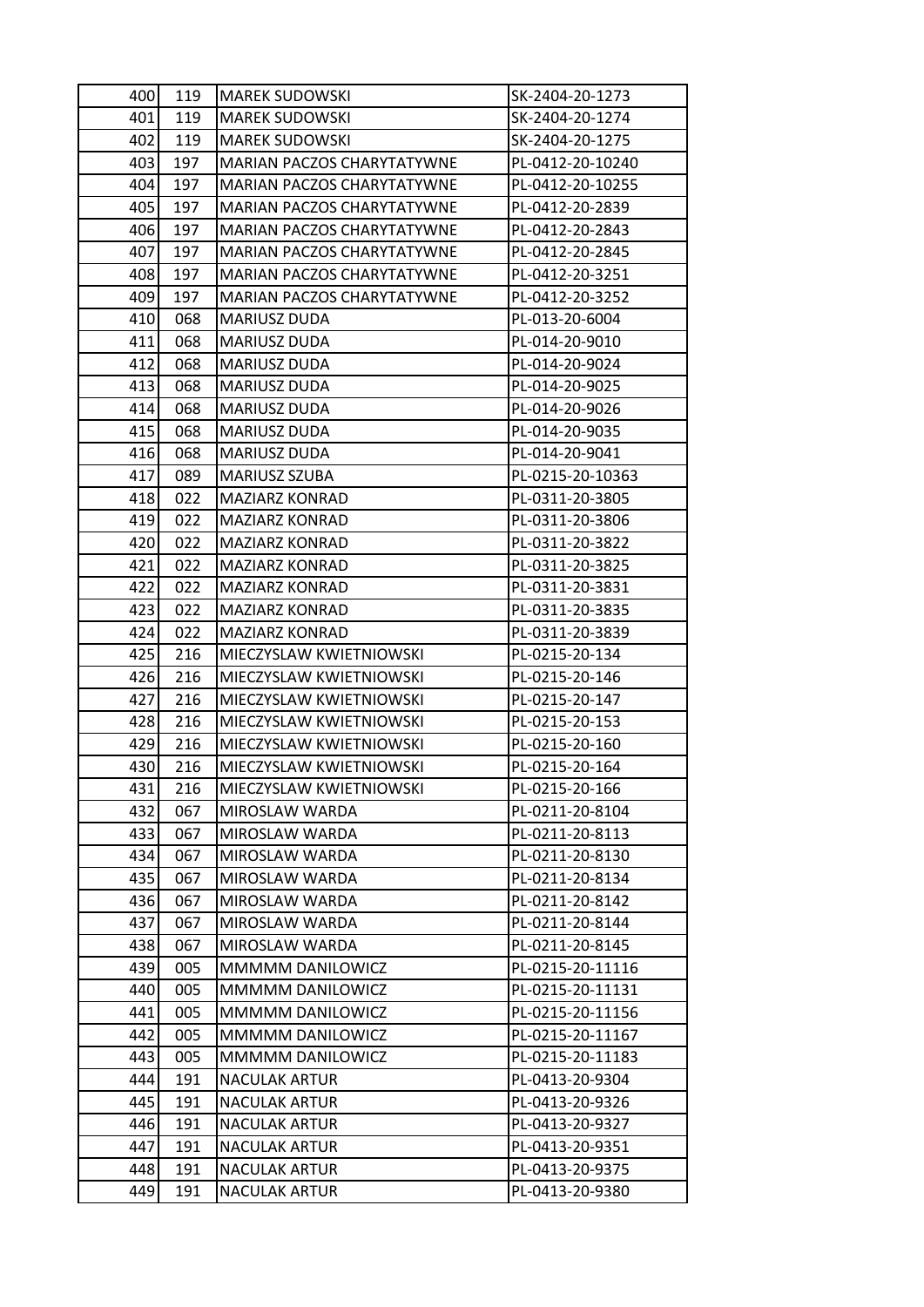| 450 | 191 | <b>NACULAK ARTUR</b>      | PL-0413-20-9386 |
|-----|-----|---------------------------|-----------------|
| 451 | 004 | <b>OBIDZINSKI ROBERT</b>  | PL-0490-20-7061 |
| 452 | 004 | <b>OBIDZINSKI ROBERT</b>  | PL-0490-20-7063 |
| 453 | 004 | <b>OBIDZINSKI ROBERT</b>  | PL-0490-20-7066 |
| 454 | 004 | <b>OBIDZINSKI ROBERT</b>  | PL-0490-20-7071 |
| 455 | 004 | <b>OBIDZINSKI ROBERT</b>  | PL-0490-20-7072 |
| 456 | 004 | <b>OBIDZINSKI ROBERT</b>  | PL-0490-20-7074 |
| 457 | 004 | <b>OBIDZINSKI ROBERT</b>  | PL-0490-20-7075 |
| 458 | 201 | <b>OLA</b>                | PL-0211-20-2475 |
| 459 | 201 | <b>OLA</b>                | PL-0211-20-4505 |
| 460 | 201 | OLA                       | PL-0211-20-4507 |
| 461 | 201 | OLA                       | PL-0211-20-4508 |
| 462 | 201 | <b>OLA</b>                | PL-0211-20-4510 |
| 463 | 201 | <b>OLA</b>                | PL-0211-20-4517 |
| 464 | 201 | <b>OLA</b>                | PL-0211-20-4518 |
| 465 | 230 | <b>OLA TEAM</b>           | PL-0211-20-8999 |
| 466 | 013 | <b>OLIVIER KRAWCZAK</b>   | PL-0139-20-2018 |
| 467 | 013 | <b>OLIVIER KRAWCZAK</b>   | PL-0139-20-2040 |
| 468 | 013 | <b>OLIVIER KRAWCZAK</b>   | PL-0139-20-2059 |
| 469 | 013 | <b>OLIVIER KRAWCZAK</b>   | PL-0139-20-2069 |
| 470 | 013 | OLIVIER KRAWCZAK          | PL-0139-20-2095 |
| 471 | 084 | <b>OLIWKA TEAM</b>        | PL-0293-20-4942 |
| 472 | 084 | OLIWKA TEAM               | PL-0412-20-7581 |
| 473 | 084 | <b>OLIWKA TEAM</b>        | PL-0412-20-7583 |
| 474 | 084 | <b>OLIWKA TEAM</b>        | PL-0412-20-7588 |
| 475 | 084 | OLIWKA TEAM               | PL-0412-20-7589 |
| 476 | 069 | PAN SEKULSKI I ZELAZNIAKI | PL-0303-20-1044 |
| 477 | 069 | PAN SEKULSKI I ZELAZNIAKI | PL-0303-20-1047 |
| 478 | 069 | PAN SEKULSKI I ZELAZNIAKI | PL-0303-20-1056 |
| 479 | 069 | PAN SEKULSKI I ZELAZNIAKI | PL-0468-20-4110 |
| 480 | 069 | PAN SEKULSKI I ZELAZNIAKI | PL-0468-20-4120 |
| 481 | 069 | PAN SEKULSKI I ZELAZNIAKI | PL-0468-20-4143 |
| 482 | 069 | PAN SEKULSKI I ZELAZNIAKI | PL-0468-20-4160 |
| 483 | 226 | PAWEL MALGORZATA LANDMAN  | PL-0208-20-2186 |
| 484 | 226 | PAWEL MALGORZATA LANDMAN  | PL-0208-20-5180 |
| 485 | 226 | PAWEL MALGORZATA LANDMAN  | PL-0208-20-5185 |
| 486 | 226 | PAWEL MALGORZATA LANDMAN  | PL-0208-20-5187 |
| 487 | 125 | PELIKANT & CZARDYBON      | PL-0111-20-3710 |
| 488 | 125 | PELIKANT & CZARDYBON      | PL-0111-20-4088 |
| 489 | 125 | PELIKANT & CZARDYBON      | PL-0111-20-4090 |
| 490 | 125 | PELIKANT & CZARDYBON      | PL-0129-20-2014 |
| 491 | 125 | PELIKANT & CZARDYBON      | PL-0129-20-2020 |
| 492 | 125 | PELIKANT & CZARDYBON      | PL-0129-20-2036 |
| 493 | 125 | PELIKANT & CZARDYBON      | PL-0129-20-2037 |
| 494 | 042 | PIETRASZEK TOMASZ         | PL-05-20-6743   |
| 495 | 042 | PIETRASZEK TOMASZ         | PL-05-20-6747   |
| 496 | 042 | PIETRASZEK TOMASZ         | PL-05-20-6749   |
| 497 | 042 | PIETRASZEK TOMASZ         | PL-05-20-6752   |
| 498 | 042 | PIETRASZEK TOMASZ         | PL-05-20-6753   |
| 499 | 042 | PIETRASZEK TOMASZ         | PL-05-20-6755   |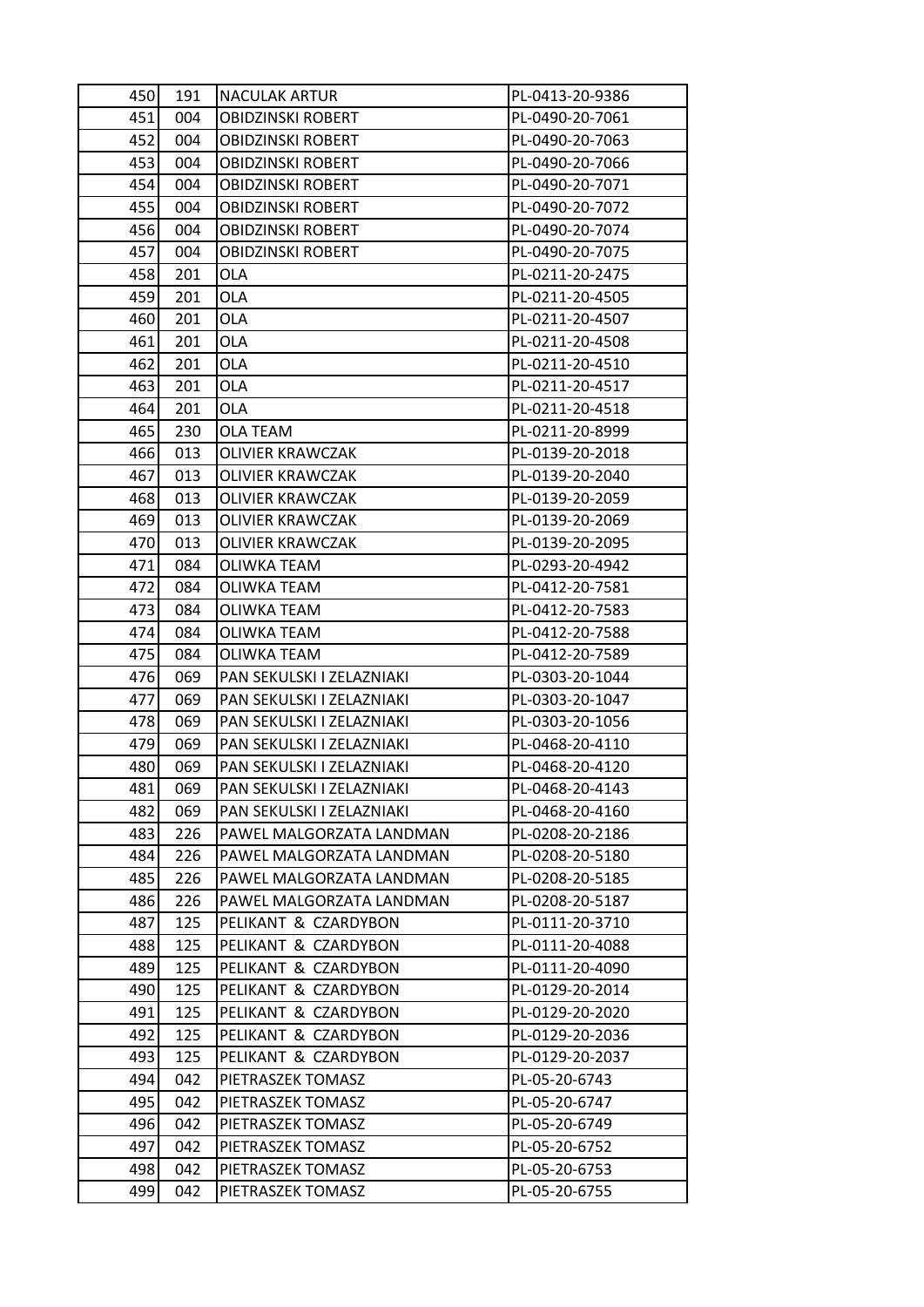| 500 | 194 | <b>PIOTR SMYK II</b>  | PL-0463-20-3309  |
|-----|-----|-----------------------|------------------|
| 501 | 194 | PIOTR SMYK II         | PL-0463-20-3310  |
| 502 | 194 | PIOTR SMYK II         | PL-0463-20-3320  |
| 503 | 194 | PIOTR SMYK II         | PL-0463-20-3321  |
| 504 | 194 | PIOTR SMYK II         | PL-0463-20-3336  |
| 505 | 194 | PIOTR SMYK II         | PL-0463-20-3349  |
| 506 | 194 | PIOTR SMYK II         | PL-0463-20-3364  |
| 507 | 147 | PIOTROWSKI TOMASZ     | PL-0285-20-18622 |
| 508 | 147 | PIOTROWSKI TOMASZ     | PL-0285-20-18623 |
| 509 | 147 | PIOTROWSKI TOMASZ     | PL-0285-20-18635 |
| 510 | 147 | PIOTROWSKI TOMASZ     | PL-0285-20-18647 |
| 511 | 147 | PIOTROWSKI TOMASZ     | PL-0285-20-18682 |
| 512 | 147 | PIOTROWSKI TOMASZ     | PL-0285-20-18691 |
| 513 | 147 | PIOTROWSKI TOMASZ     | PL-0285-20-18715 |
| 514 | 102 | PO RA PI              | PL-0280-20-5502  |
| 515 | 102 | PO RA PI              | PL-0280-20-5509  |
| 516 | 102 | PO RA PI              | PL-0280-20-5511  |
| 517 | 102 | PO RA PI              | PL-0280-20-5521  |
| 518 | 102 | PO RA PI              | PL-0280-20-5527  |
| 519 | 102 | PO RA PI              | PL-0280-20-5529  |
| 520 | 102 | PO RA PI              | PL-0280-20-5531  |
| 521 | 157 | POLNIK CZESLAW        | PL-0164-20-1523  |
| 522 | 157 | POLNIK CZESLAW        | PL-0164-20-1525  |
| 523 | 157 | POLNIK CZESLAW        | PL-0164-20-1529  |
| 524 | 157 | POLNIK CZESLAW        | PL-0164-20-1531  |
| 525 | 157 | POLNIK CZESLAW        | PL-0164-20-1544  |
| 526 | 157 | POLNIK CZESLAW        | PL-0164-20-1549  |
| 527 | 157 | POLNIK CZESLAW        | PL-0164-20-1559  |
| 528 | 083 | <b>PROMOTOR</b>       | PL-0129-20-1703  |
| 529 | 083 | <b>PROMOTOR</b>       | PL-0129-20-1765  |
| 530 | 083 | <b>PROMOTOR</b>       | PL-0129-20-1774  |
| 531 | 083 | <b>PROMOTOR</b>       | PL-0129-20-1776  |
| 532 | 083 | <b>PROMOTOR</b>       | PL-0129-20-1780  |
| 533 | 083 | <b>PROMOTOR</b>       | PL-0129-20-1799  |
| 534 | 083 | <b>PROMOTOR</b>       | PL-0143-20-6026  |
| 535 | 145 | PRZEDNIKOWSKI WIESLAW | PL-0306-20-2063  |
| 536 | 145 | PRZEDNIKOWSKI WIESLAW | PL-0306-20-2068  |
| 537 | 145 | PRZEDNIKOWSKI WIESLAW | PL-0306-20-2073  |
| 538 | 145 | PRZEDNIKOWSKI WIESLAW | PL-0306-20-2074  |
| 539 | 145 | PRZEDNIKOWSKI WIESLAW | PL-0306-20-2078  |
| 540 | 145 | PRZEDNIKOWSKI WIESLAW | PL-0306-20-2079  |
| 541 | 145 | PRZEDNIKOWSKI WIESLAW | PL-0306-20-2082  |
| 542 | 177 | RIO ADI               | PL-0422-20-1118  |
| 543 | 177 | RIO ADI               | PL-0422-20-1119  |
| 544 | 177 | RIO ADI               | PL-0422-20-1120  |
| 545 | 177 | RIO ADI               | PL-0422-20-1140  |
| 546 | 177 | RIO ADI               | PL-0422-20-1141  |
| 547 | 177 | RIO ADI               | PL-0422-20-1142  |
| 548 | 177 | RIO ADI               | PL-0422-20-5309  |
| 549 | 209 | SANTOS HODOWLA        | PL-208-20-1235   |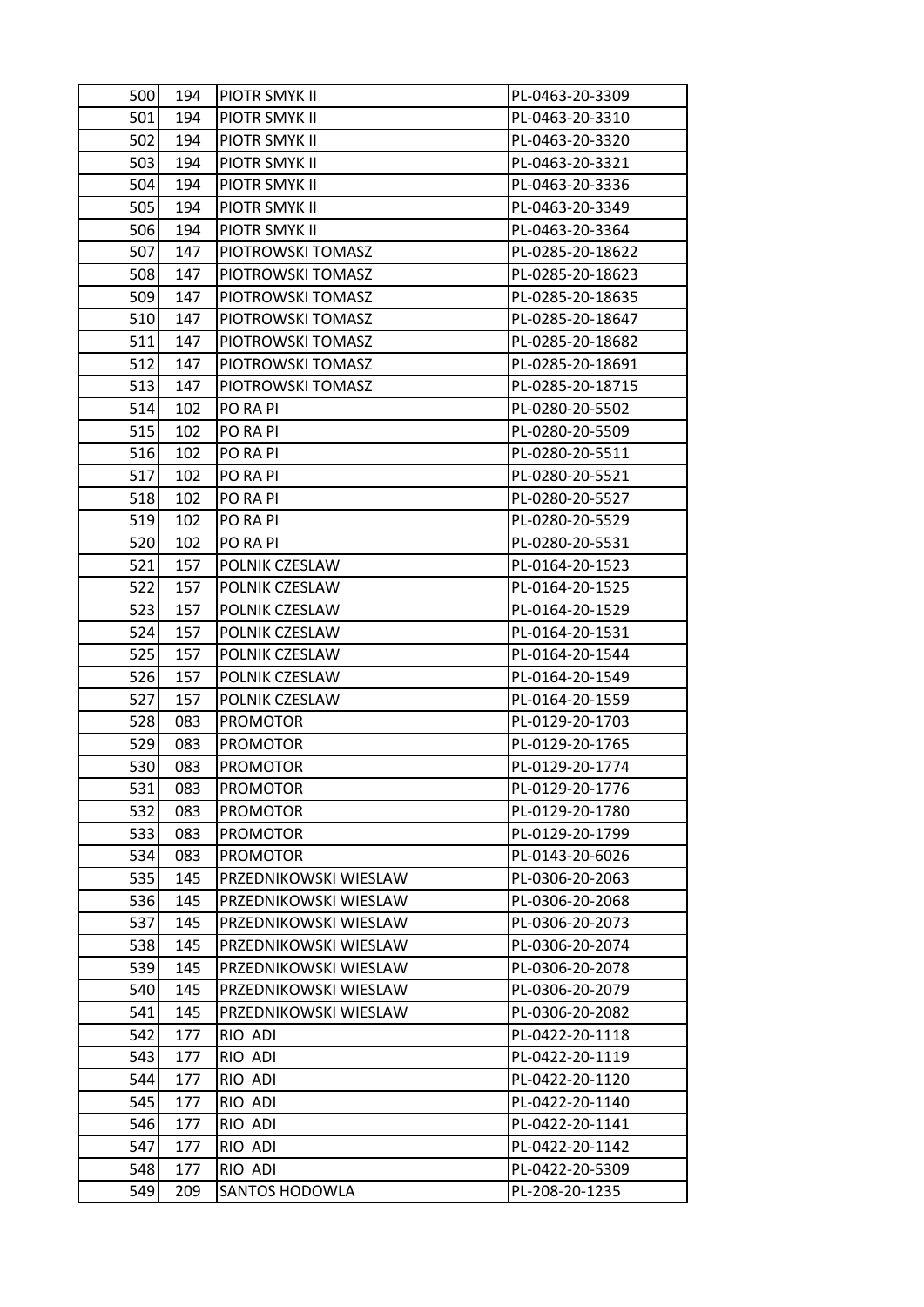| 550        | 209        | SANTOS HODOWLA                         | PL-208-20-1236                     |
|------------|------------|----------------------------------------|------------------------------------|
| 551        | 209        | <b>SANTOS HODOWLA</b>                  | PL-208-20-1237                     |
| 552        | 209        | <b>SANTOS HODOWLA</b>                  | PL-208-20-1239                     |
| 553        | 209        | SANTOS HODOWLA                         | PL-208-20-1240                     |
| 554        | 209        | <b>SANTOS HODOWLA</b>                  | PL-208-20-1242                     |
| 555        | 209        | SANTOS HODOWLA                         | PL-208-20-1245                     |
| 556        | 040        | <b>SCHNAIDER KRZYSZTOF</b>             | PL-0232-20-8648                    |
| 557        | 052        | <b>SERAFIN LESZEK</b>                  | PL-0250-20-4004                    |
| 558        | 052        | <b>SERAFIN LESZEK</b>                  | PL-0250-20-4007                    |
| 559        | 052        | <b>SERAFIN LESZEK</b>                  | PL-0250-20-4009                    |
| 560        | 052        | <b>SERAFIN LESZEK</b>                  | PL-0250-20-4011                    |
| 561        | 052        | <b>SERAFIN LESZEK</b>                  | PL-0250-20-4015                    |
| 562        | 052        | <b>SERAFIN LESZEK</b>                  | PL-0250-20-4017                    |
| 563        | 052        | <b>SERAFIN LESZEK</b>                  | PL-0250-20-4019                    |
| 564        | 050        | SERZYSKO                               | PL-0478-20-2046                    |
| 565        | 048        | SEYKOpol JERZY SERZYSKO                | PL-0478-20-2006                    |
| 566        | 048        | SEYKOpol JERZY SERZYSKO                | PL-0478-20-2007                    |
| 567        | 048        | SEYKOpol JERZY SERZYSKO                | PL-0478-20-2047                    |
| 568        | 048        | SEYKOpol JERZY SERZYSKO                | PL-0478-20-2048                    |
| 569        | 048        | SEYKOpol JERZY SERZYSKO                | PL-0478-20-2049                    |
| 570        | 048        | SEYKOpol JERZY SERZYSKO                | PL-0478-20-2050                    |
| 571        | 048        | SEYKOpol JERZY SERZYSKO                | PL-0478-20-2051                    |
| 572        | 093        | SLAWOMIR BLASZCZAK                     | PL-0215-20-2304                    |
| 573        | 093        | SLAWOMIR BLASZCZAK                     | PL-0215-20-2305                    |
| 574        | 093        | SLAWOMIR BLASZCZAK                     | PL-0215-20-2306                    |
| 575        | 093        | SLAWOMIR BLASZCZAK                     | PL-0215-20-2309                    |
| 576        | 093        | SLAWOMIR BLASZCZAK                     | PL-0215-20-2310                    |
| 577        | 093        | <b>SLAWOMIR BLASZCZAK</b>              | PL-0215-20-2325                    |
| 578        | 093        | <b>SLAWOMIR BLASZCZAK</b>              | PL-0215-20-2335                    |
| 579        | 108        | SLAWOMIR KLECZAJ                       | PL-0180-20-9628                    |
| 580        | 108        | <b>SLAWOMIR KLECZAJ</b>                | PL-0180-20-9629                    |
| 581        | 108        | SLAWOMIR KLECZAJ                       | PL-0180-20-9630                    |
| 582        | 108        | SLAWOMIR KLECZAJ                       | PL-0180-20-9631                    |
| 583        | 108        | SLAWOMIR KLECZAJ                       | PL-0180-20-9638                    |
| 584        | 108        | SLAWOMIR KLECZAJ                       | PL-0180-20-9645                    |
| 585        | 108        | SLAWOMIR KLECZAJ                       | PL-0180-20-9646                    |
| 586        | 039        | <b>SMYK PIOTR</b>                      | PL-0210-20-3787                    |
| 587        | 039        | <b>SMYK PIOTR</b>                      | PL-0210-20-3789                    |
| 588        | 039        | <b>SMYK PIOTR</b>                      | PL-0210-20-3795                    |
| 589<br>590 | 039        | <b>SMYK PIOTR</b><br><b>SMYK PIOTR</b> | PL-0210-20-3797                    |
|            | 039        |                                        | PL-0210-20-3798                    |
| 591<br>592 | 039        | <b>SMYK PIOTR</b>                      | PL-0210-20-3799                    |
| 593        | 039<br>081 | <b>SMYK PIOTR</b><br><b>STANI</b>      | PL-0210-20-3800<br>PL-0231-20-7325 |
| 594        | 081        | <b>STANI</b>                           | PL-0231-20-7326                    |
| 595        | 081        | <b>STANI</b>                           | PL-0231-20-7331                    |
| 596        | 081        | <b>STANI</b>                           | PL-0231-20-7333                    |
| 597        | 081        | <b>STANI</b>                           | PL-0231-20-7334                    |
| 598        | 081        | <b>STANI</b>                           | PL-0231-20-7342                    |
| 599        | 103        | SZEREGOWIEC DOLOT                      |                                    |
|            |            |                                        | PL-02-20-6903                      |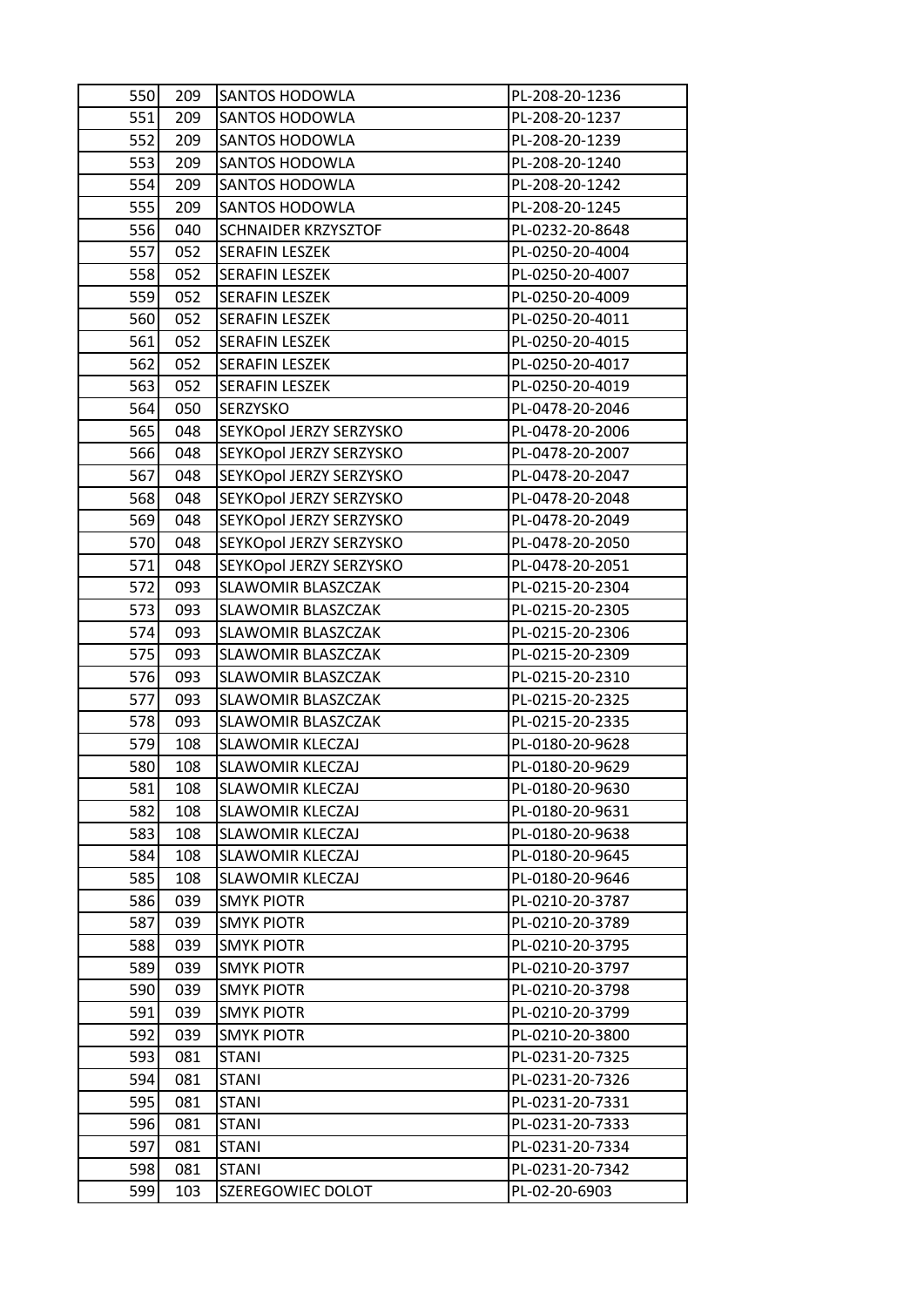| 600 | 103 | SZEREGOWIEC DOLOT             | PL-02-20-6907    |
|-----|-----|-------------------------------|------------------|
| 601 | 103 | SZEREGOWIEC DOLOT             | PL-02-20-6913    |
| 602 | 103 | SZEREGOWIEC DOLOT             | PL-02-20-6915    |
| 603 | 103 | SZEREGOWIEC DOLOT             | PL-02-20-6917    |
| 604 | 103 | SZEREGOWIEC DOLOT             | PL-02-20-6920    |
| 605 | 103 | SZEREGOWIEC DOLOT             | PL-02-20-6922    |
| 606 | 008 | <b>SZTOBNICKI PAWEL</b>       | PL-0102-20-9101  |
| 607 | 008 | <b>SZTOBNICKI PAWEL</b>       | PL-0102-20-9102  |
| 608 | 008 | <b>SZTOBNICKI PAWEL</b>       | PL-0102-20-9105  |
| 609 | 008 | <b>SZTOBNICKI PAWEL</b>       | PL-0102-20-9106  |
| 610 | 008 | <b>SZTOBNICKI PAWEL</b>       | PL-0102-20-9107  |
| 611 | 008 | <b>SZTOBNICKI PAWEL</b>       | S-24-20-329      |
| 612 | 008 | <b>SZTOBNICKI PAWEL</b>       | S-24-20-330      |
| 613 | 118 | SZYMKOWIAK MIROSLAW           | PL-0219-20-3157  |
| 614 | 118 | SZYMKOWIAK MIROSLAW           | PL-0219-20-3159  |
| 615 | 118 | SZYMKOWIAK MIROSLAW           | PL-0219-20-3167  |
| 616 | 118 | SZYMKOWIAK MIROSLAW           | PL-0219-20-3169  |
| 617 | 118 | SZYMKOWIAK MIROSLAW           | PL-0219-20-3171  |
| 618 | 118 | SZYMKOWIAK MIROSLAW           | PL-0219-20-3172  |
| 619 | 118 | SZYMKOWIAK MIROSLAW           | PL-0219-20-3173  |
| 620 | 155 | <b>TAYA</b>                   | PL-0250-20-4023  |
| 621 | 155 | <b>TAYA</b>                   | PL-0250-20-4026  |
| 622 | 155 | TAYA                          | PL-0250-20-4031  |
| 623 | 155 | TAYA                          | PL-0250-20-4033  |
| 624 | 155 | <b>TAYA</b>                   | PL-0250-20-4035  |
| 625 | 155 | TAYA                          | PL-0250-20-4038  |
| 626 | 155 | <b>TAYA</b>                   | PL-0250-20-4042  |
| 627 | 213 | <b>TEAM BARKA</b>             | PL-0211-20-8954  |
| 628 | 213 | <b>TEAM BARKA</b>             | PL-0211-20-8956  |
| 629 | 167 | TEAM ESCHKE KOLODYNSKI        | PL-0129-20-1752  |
| 630 | 167 | TEAM ESCHKE KOLODYNSKI        | PL-0143-20-1748  |
| 631 | 167 | <b>TEAM ESCHKE KOLODYNSKI</b> | PL-0143-20-1770  |
| 632 | 167 | TEAM ESCHKE KOLODYNSKI        | PL-0143-20-6054  |
| 633 | 167 | TEAM ESCHKE KOLODYNSKI        | PL-0143-20-6055  |
| 634 | 160 | TEAM STOCHAJ- NIZYNSKI        | PL-0425-20-11823 |
| 635 | 160 | TEAM STOCHAJ- NIZYNSKI        | PL-0425-20-6537  |
| 636 | 160 | TEAM STOCHAJ- NIZYNSKI        | PL-0425-20-6538  |
| 637 | 160 | TEAM STOCHAJ- NIZYNSKI        | PL-0425-20-6539  |
| 638 | 160 | TEAM STOCHAJ- NIZYNSKI        | PL-0425-20-6631  |
| 639 | 160 | TEAM STOCHAJ- NIZYNSKI        | PL-0425-20-6641  |
| 640 | 160 | TEAM STOCHAJ- NIZYNSKI        | PL-0425-20-6650  |
| 641 | 016 | TIM-MODLISZEWICE              | CZ-0137-20-3863  |
| 642 | 016 | TIM-MODLISZEWICE              | CZ-0137-20-3865  |
| 643 | 016 | TIM-MODLISZEWICE              | CZ-0137-20-3898  |
| 644 | 016 | TIM-MODLISZEWICE              | PL-047-20-4022   |
| 645 | 016 | TIM-MODLISZEWICE              | PL-047-20-4080   |
| 646 | 016 | TIM-MODLISZEWICE              | PL-047-20-4090   |
| 647 | 016 | TIM-MODLISZEWICE              | PL-047-20-9704   |
| 648 | 113 | <b>TOMASZ GMINSKI</b>         | PL-0327-20-887   |
| 649 | 113 | TOMASZ GMINSKI                | PL-0327-20-906   |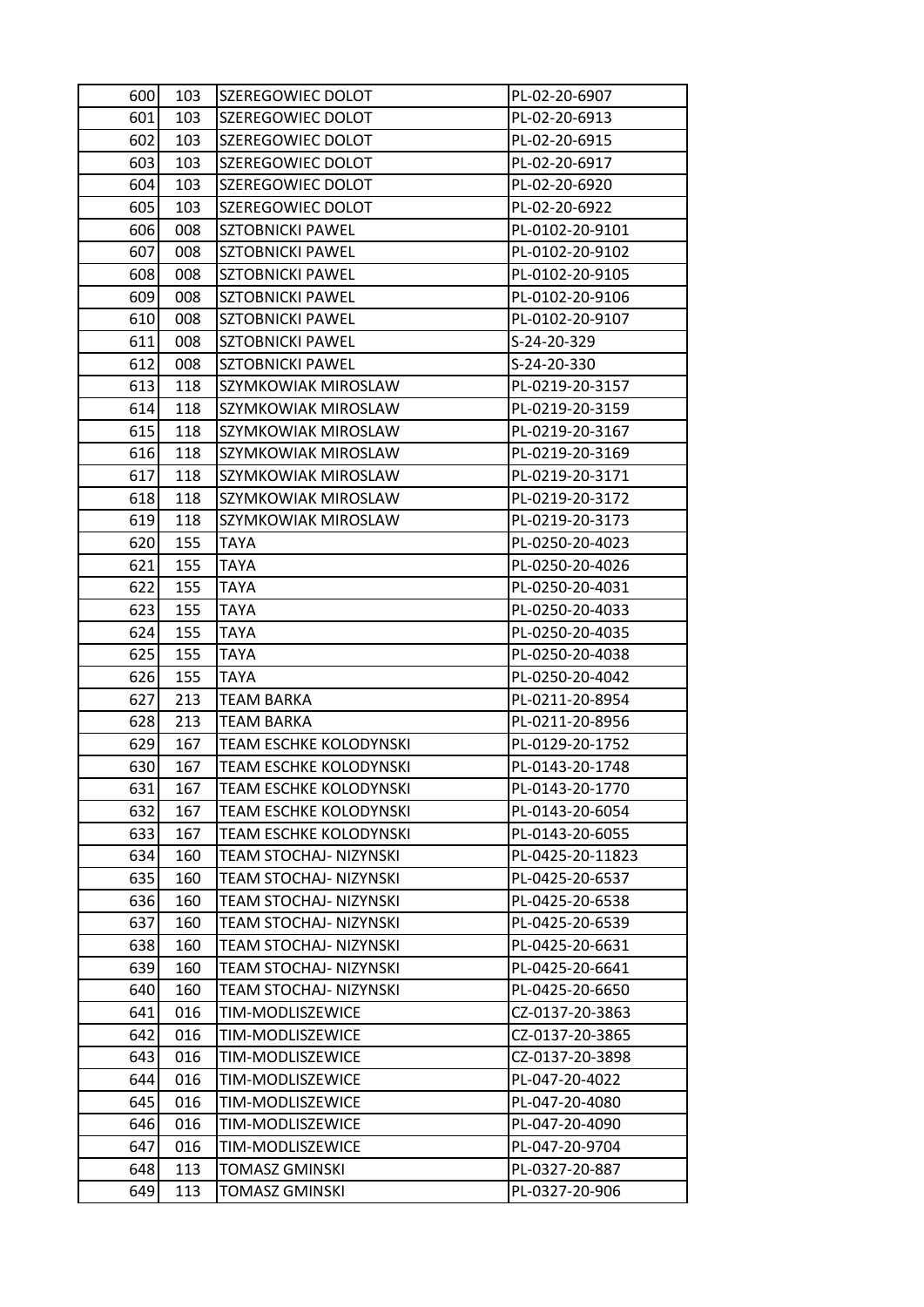| 650 | 113 | <b>TOMASZ GMINSKI</b>     | PL-0327-20-908   |
|-----|-----|---------------------------|------------------|
| 651 | 113 | <b>TOMASZ GMINSKI</b>     | PL-0327-20-909   |
| 652 | 113 | <b>TOMASZ GMINSKI</b>     | PL-0327-20-916   |
| 653 | 113 | <b>TOMASZ GMINSKI</b>     | PL-0476-20-6601  |
| 654 | 113 | <b>TOMASZ GMINSKI</b>     | PL-0476-20-6607  |
| 655 | 105 | <b>TOMASZ GOZDUR</b>      | PL-0185-20-6078  |
| 656 | 105 | <b>TOMASZ GOZDUR</b>      | PL-0185-20-6079  |
| 657 | 105 | <b>TOMASZ GOZDUR</b>      | PL-0185-20-6081  |
| 658 | 105 | <b>TOMASZ GOZDUR</b>      | PL-0185-20-6088  |
| 659 | 196 | <b>TOMASZ KUBIK</b>       | PL-0248-20-10513 |
| 660 | 196 | TOMASZ KUBIK              | PL-0248-20-10514 |
| 661 | 043 | <b>TORZ SLAWOMIR</b>      | PL-0140-20-5056  |
| 662 | 043 | <b>TORZ SLAWOMIR</b>      | PL-0140-20-5066  |
| 663 | 043 | <b>TORZ SLAWOMIR</b>      | PL-0140-20-5067  |
| 664 | 043 | <b>TORZ SLAWOMIR</b>      | PL-0140-20-5075  |
| 665 | 043 | <b>TORZ SLAWOMIR</b>      | PL-0140-20-5085  |
| 666 | 043 | <b>TORZ SLAWOMIR</b>      | PL-0140-20-5090  |
| 667 | 043 | <b>TORZ SLAWOMIR</b>      | PL-0140-20-5091  |
| 668 | 225 | TRYBULSKI KRYSTIAN        | PL-039-20-8431   |
| 669 | 225 | <b>TRYBULSKI KRYSTIAN</b> | PL-039-20-8433   |
| 670 | 171 | VAN VET J. RAK- K. BYC    | PL-01-20-141     |
| 671 | 171 | VAN VET J. RAK- K. BYC    | PL-01-20-147     |
| 672 | 171 | VAN VET J. RAK- K. BYC    | PL-01-20-149     |
| 673 | 171 | VAN VET J. RAK- K. BYC    | PL-01-20-150     |
| 674 | 171 | VAN VET J. RAK- K. BYC    | PL-01-20-160     |
| 675 | 171 | VAN VET J. RAK- K. BYC    | PL-01-20-166     |
| 676 | 171 | VAN VET J. RAK- K. BYC    | PL-01-20-170     |
| 677 | 188 | <b>WACLAW SWATOWSKI</b>   | PL-0208-20-6215  |
| 678 | 188 | <b>WACLAW SWATOWSKI</b>   | PL-0208-20-6216  |
| 679 | 188 | <b>WACLAW SWATOWSKI</b>   | PL-0208-20-6217  |
| 680 | 188 | <b>WACLAW SWATOWSKI</b>   | PL-0208-20-6218  |
| 681 | 188 | WACLAW SWATOWSKI          | PL-0208-20-6219  |
| 682 | 188 | WACLAW SWATOWSKI          | PL-0208-20-6220  |
| 683 | 032 | <b>WAJSZCZUK RYSZARD</b>  | PL-0215-20-11693 |
| 684 | 032 | <b>WAJSZCZUK RYSZARD</b>  | PL-0215-20-11694 |
| 685 | 032 | <b>WAJSZCZUK RYSZARD</b>  | PL-0215-20-11696 |
| 686 | 032 | WAJSZCZUK RYSZARD         | PL-0215-20-11697 |
| 687 | 032 | <b>WAJSZCZUK RYSZARD</b>  | PL-0215-20-11698 |
| 688 | 032 | <b>WAJSZCZUK RYSZARD</b>  | PL-0215-20-11699 |
| 689 | 032 | <b>WAJSZCZUK RYSZARD</b>  | PL-0215-20-11700 |
| 690 | 110 | WALDEK MAJEWSKI           | PL-0180-20-5513  |
| 691 | 110 | <b>WALDEK MAJEWSKI</b>    | PL-0180-20-5517  |
| 692 | 110 | WALDEK MAJEWSKI           | PL-0180-20-5593  |
| 693 | 110 | WALDEK MAJEWSKI           | PL-0180-20-6603  |
| 694 | 110 | <b>WALDEK MAJEWSKI</b>    | PL-0180-20-6605  |
| 695 | 110 | WALDEK MAJEWSKI           | PL-0180-20-6606  |
| 696 | 110 | <b>WALDEK MAJEWSKI</b>    | PL-0180-20-6608  |
| 697 | 203 | WALDEMAR WROBEL           | PL-0498-20-5153  |
| 698 | 203 | WALDEMAR WROBEL           | PL-0498-20-5154  |
| 699 | 203 | WALDEMAR WROBEL           | PL-0498-20-5155  |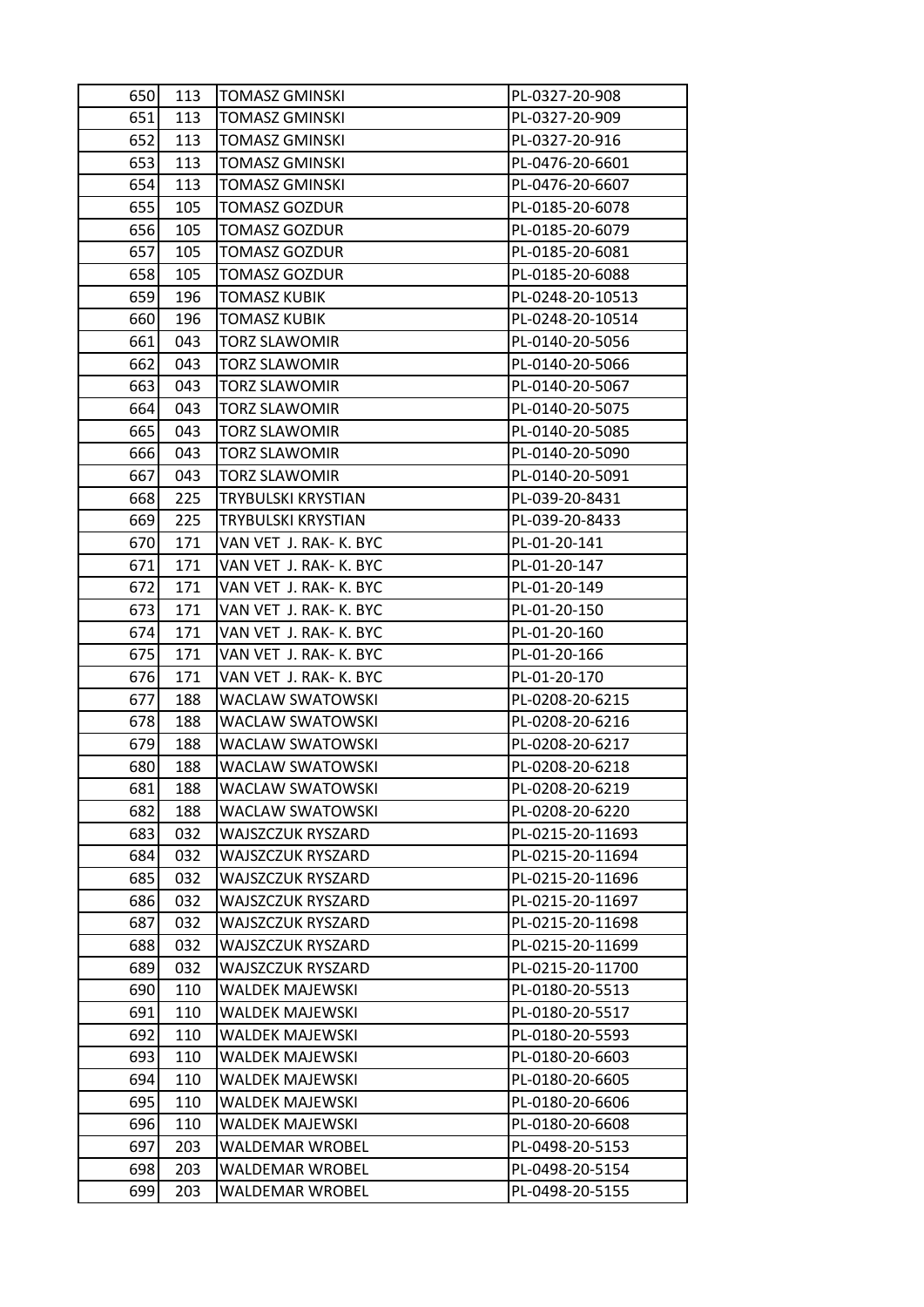| 700 | 203 | <b>WALDEMAR WROBEL</b>     | PL-0498-20-5159  |
|-----|-----|----------------------------|------------------|
| 701 | 203 | <b>WALDEMAR WROBEL</b>     | PL-0498-20-5164  |
| 702 | 203 | <b>WALDEMAR WROBEL</b>     | PL-0498-20-5165  |
| 703 | 203 | <b>WALDEMAR WROBEL</b>     | PL-0498-20-5166  |
| 704 | 054 | <b>WEBER ADAM I HENRYK</b> | PL-0248-20-607   |
| 705 | 054 | WEBER ADAM I HENRYK        | PL-0248-20-608   |
| 706 | 054 | WEBER ADAM I HENRYK        | PL-0248-20-610   |
| 707 | 054 | WEBER ADAM I HENRYK        | PL-0248-20-611   |
| 708 | 054 | WEBER ADAM I HENRYK        | PL-0248-20-612   |
| 709 | 054 | <b>WEBER ADAM I HENRYK</b> | PL-0248-20-617   |
| 710 | 054 | WEBER ADAM I HENRYK        | PL-0248-20-620   |
| 711 | 041 | WG MAZURY                  | BE--20-2057621   |
| 712 | 041 | WG MAZURY                  | BE--20-2108445   |
| 713 | 041 | WG MAZURY                  | BE--20-2108452   |
| 714 | 041 | <b>WG MAZURY</b>           | BE--20-2108459   |
| 715 | 041 | WG MAZURY                  | PL-013-20-7464   |
| 716 | 041 | <b>WG MAZURY</b>           | PL-013-20-7465   |
| 717 | 173 | <b>WIESLAW CALUJ</b>       | PL-0214-20-18821 |
| 718 | 173 | <b>WIESLAW CALUJ</b>       | PL-0214-20-18829 |
| 719 | 173 | <b>WIESLAW CALUJ</b>       | PL-0214-20-18841 |
| 720 | 173 | WIESLAW CALUJ              | PL-0214-20-18844 |
| 721 | 173 | <b>WIESLAW CALUJ</b>       | PL-0214-20-18845 |
| 722 | 173 | WIESLAW CALUJ              | PL-0214-20-18846 |
| 723 | 173 | <b>WIESLAW CALUJ</b>       | PL-0214-20-18850 |
| 724 | 150 | <b>WLODEK WISZNIEWSKI</b>  | PL-0441-20-4938  |
| 725 | 150 | WLODEK WISZNIEWSKI         | PL-0441-20-4940  |
| 726 | 150 | <b>WLODEK WISZNIEWSKI</b>  | PL-0441-20-4961  |
| 727 | 150 | <b>WLODEK WISZNIEWSKI</b>  | PL-0441-20-5024  |
| 728 | 150 | WLODEK WISZNIEWSKI         | PL-0441-20-5029  |
| 729 | 150 | <b>WLODEK WISZNIEWSKI</b>  | PL-0441-20-5031  |
| 730 | 150 | WLODEK WISZNIEWSKI         | PL-07-20-2673    |
| 731 | 135 | ZAWADA ANDRZEJ             | PL-01-20-2201    |
| 732 | 135 | ZAWADA ANDRZEJ             | PL-01-20-2202    |
| 733 | 135 | ZAWADA ANDRZEJ             | PL-01-20-2372    |
| 734 | 135 | ZAWADA ANDRZEJ             | PL-01-20-2392    |
| 735 | 135 | ZAWADA ANDRZEJ             | PL-01-20-2393    |
| 736 | 135 | ZAWADA ANDRZEJ             | PL-01-20-2395    |
| 737 | 135 | ZAWADA ANDRZEJ             | PL-01-20-2397    |
| 738 | 075 | ZAWISLAK ADAM              | PL-0215-20-2234  |
| 739 | 075 | ZAWISLAK ADAM              | PL-0215-20-2235  |
| 740 | 178 | <b>ZBIGNIEW SKARZYCKI</b>  | PL-0211-20-12353 |
| 741 | 178 | ZBIGNIEW SKARZYCKI         | PL-0211-20-12354 |
| 742 | 178 | <b>ZBIGNIEW SKARZYCKI</b>  | PL-0211-20-12355 |
| 743 | 178 | <b>ZBIGNIEW SKARZYCKI</b>  | PL-0211-20-12356 |
| 744 | 178 | <b>ZBIGNIEW SKARZYCKI</b>  | PL-0211-20-12357 |
| 745 | 178 | <b>ZBIGNIEW SKARZYCKI</b>  | PL-0211-20-12358 |
| 746 | 178 | ZBIGNIEW SKARZYCKI         | PL-0211-20-12366 |
| 747 | 183 | <b>ZBIGNIEW WOLANIN</b>    | PL-0248-20-4614  |
| 748 | 183 | <b>ZBIGNIEW WOLANIN</b>    | PL-0248-20-4637  |
| 749 | 183 | ZBIGNIEW WOLANIN           | PL-0248-20-4639  |